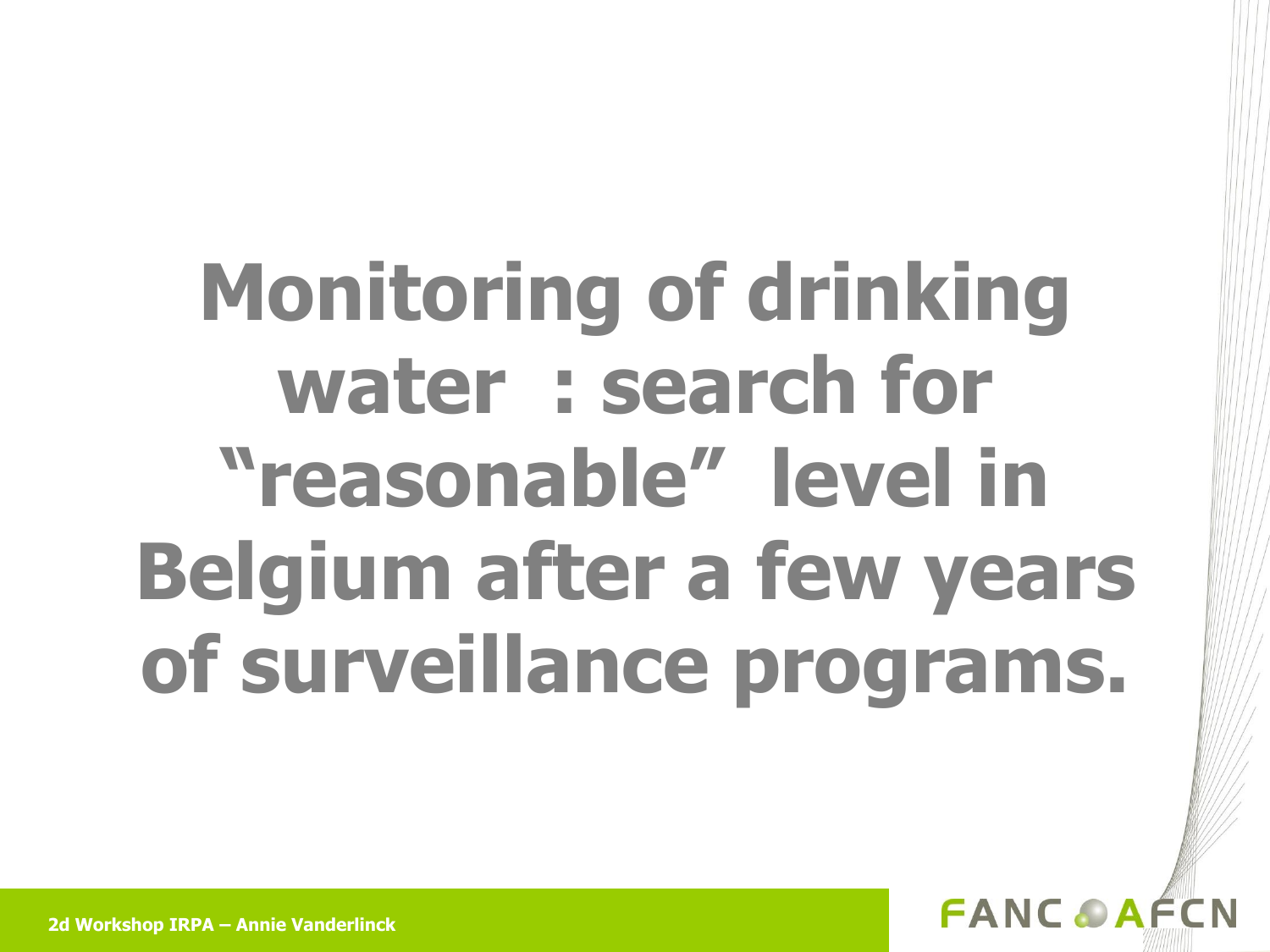# **1. Background**

#### • **2013/51/Euratom (22/10/2013) (DWD)**

Council directive laying down requirements for the protection of the health of the general public with regard to radioactive substances in water intended for human consumption

• Monitoring of drinking water in Belgium :

#### **Regulatory decision making-process :**

- $\triangleright$ Reference level for public in Belgium  $\rightarrow$  1mSv/y as well for planned exposure situations as for existing exposure situation
- Typical personal dose for everyone from natural background : 2,5 mSv/y

 $\triangleright$  Total Indicative dose : 0,1 mSv/y  $\rightarrow$  **prudent level** 

#### **FANCOAF**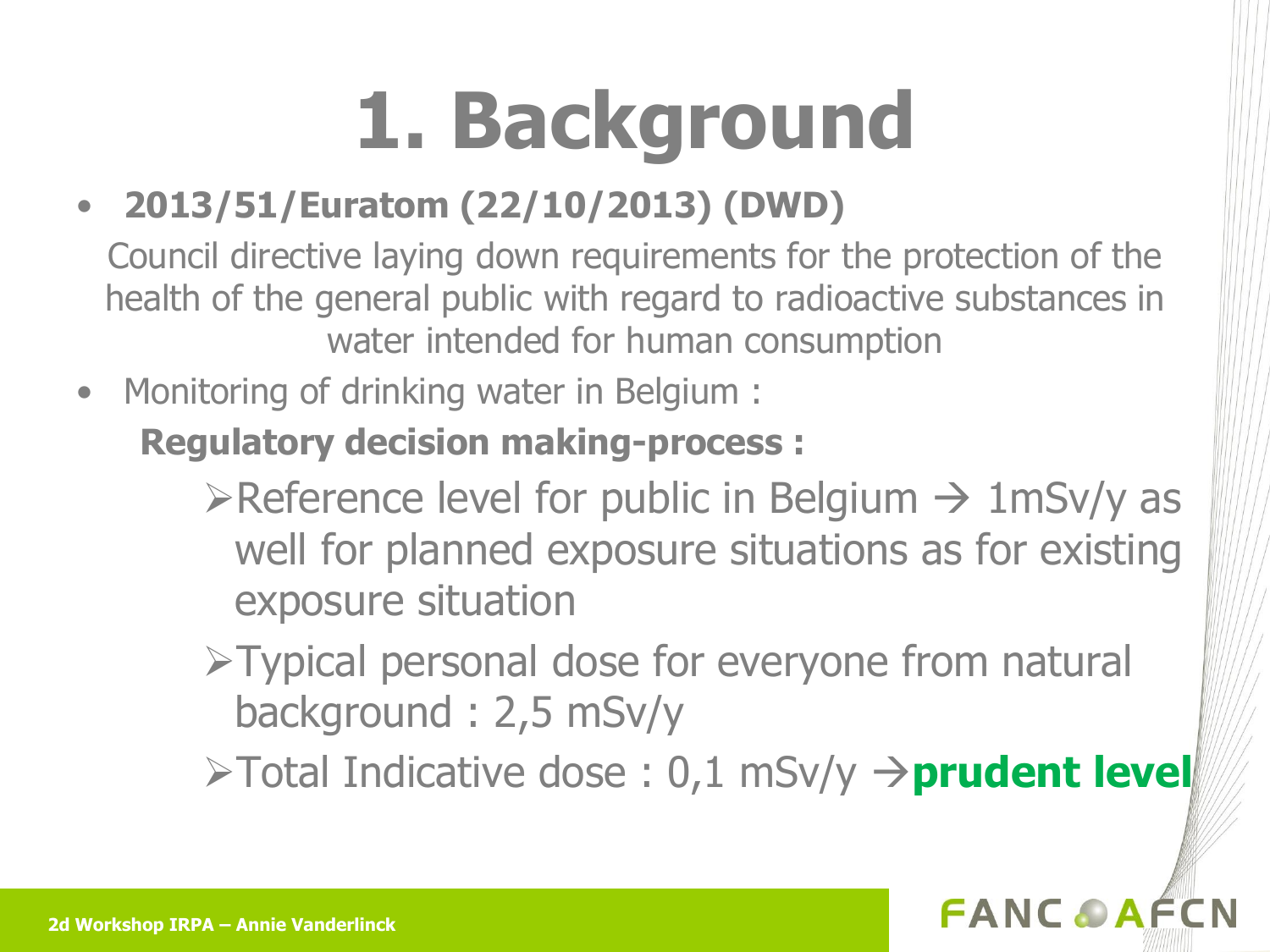### **2. Prevent doses**

### What is adequate? What is reasonable ?

### $\rightarrow$  Actions commensurate to the level of risk  $\rightarrow$  Risk perception

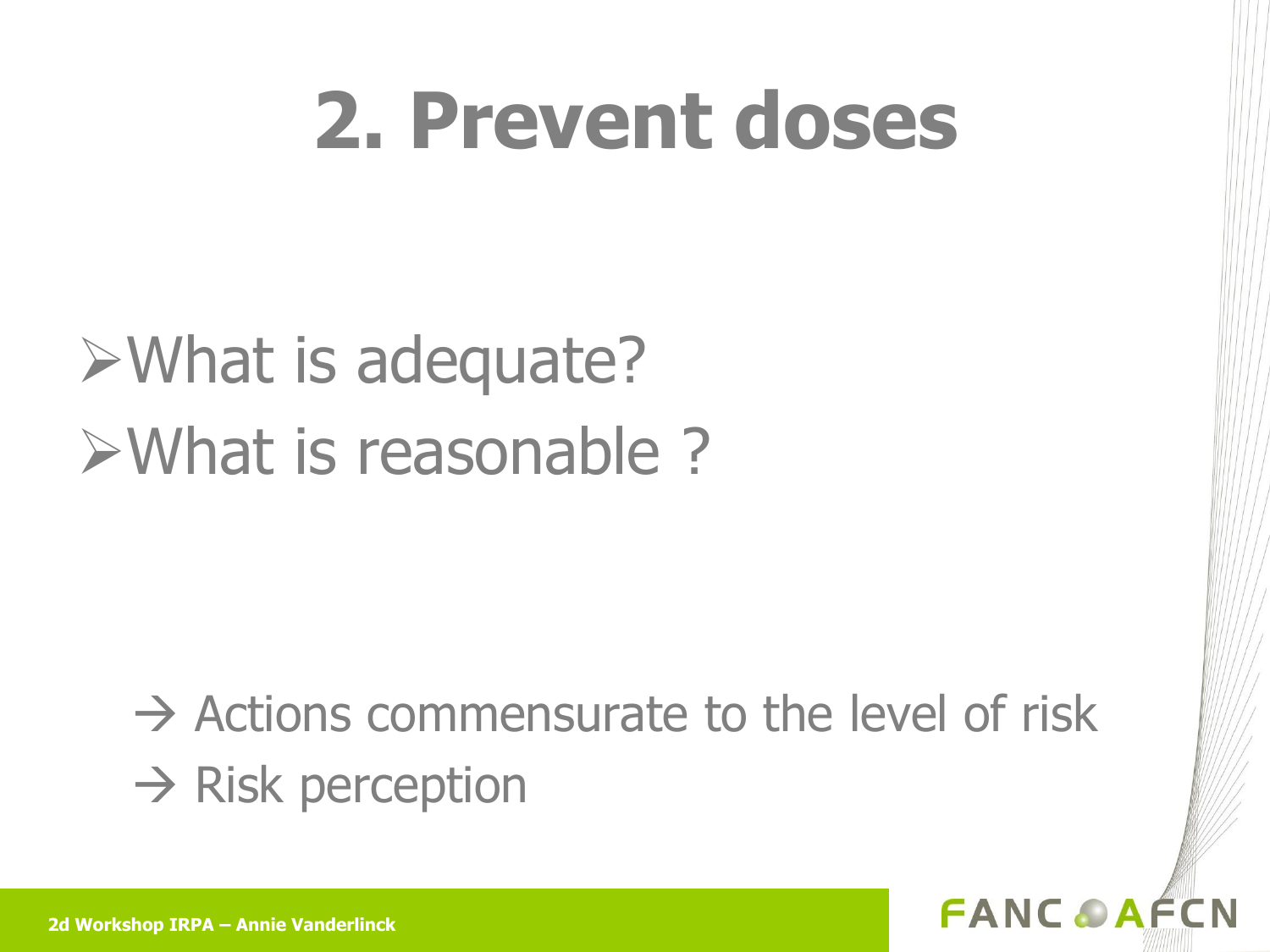### **2. Prevent doses**

### **What is adequate ?** Societal aspects:



**2d Workshop IRPA – Annie Vanderlinck**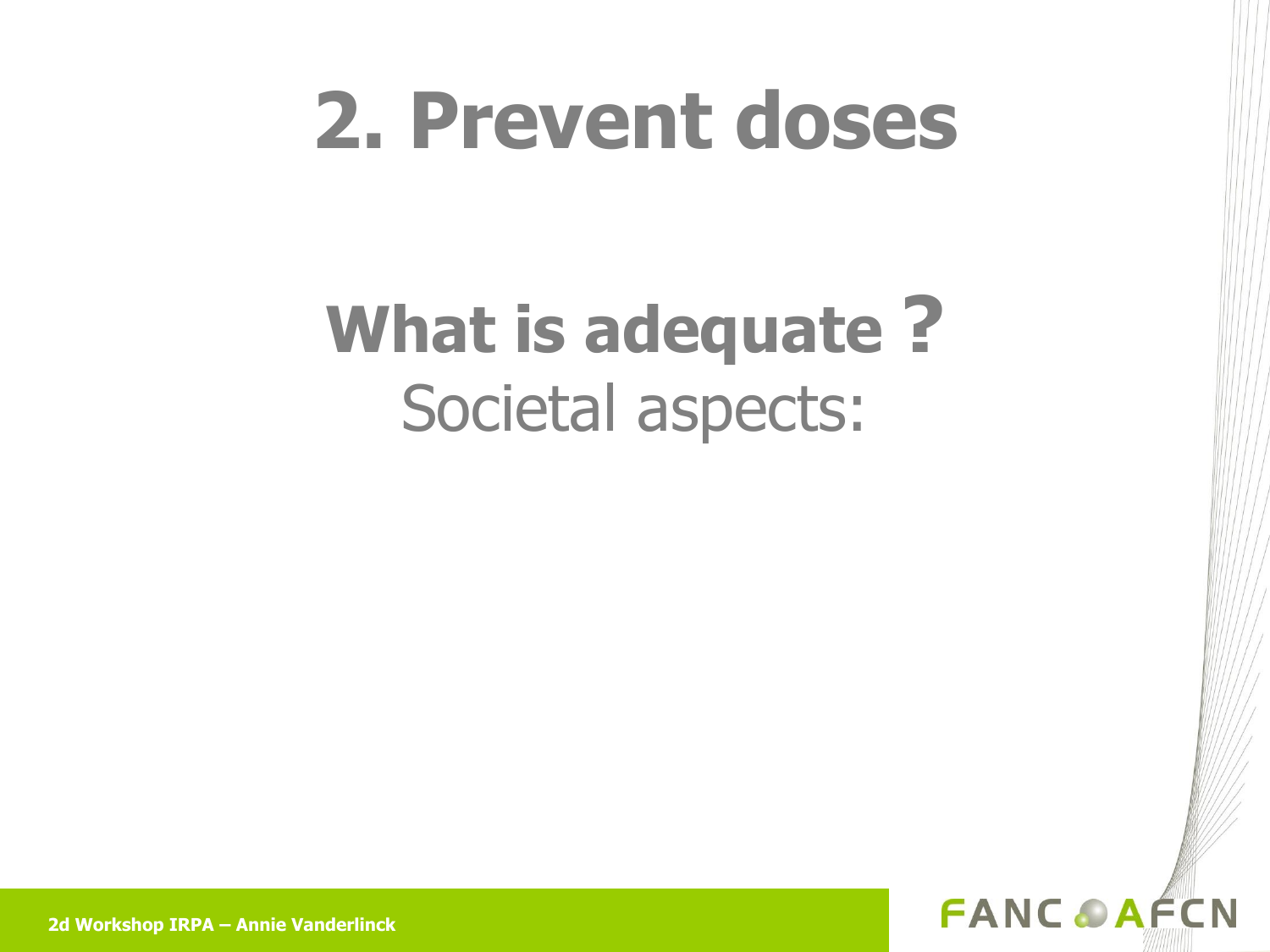#### **BELGIUM- Communities**

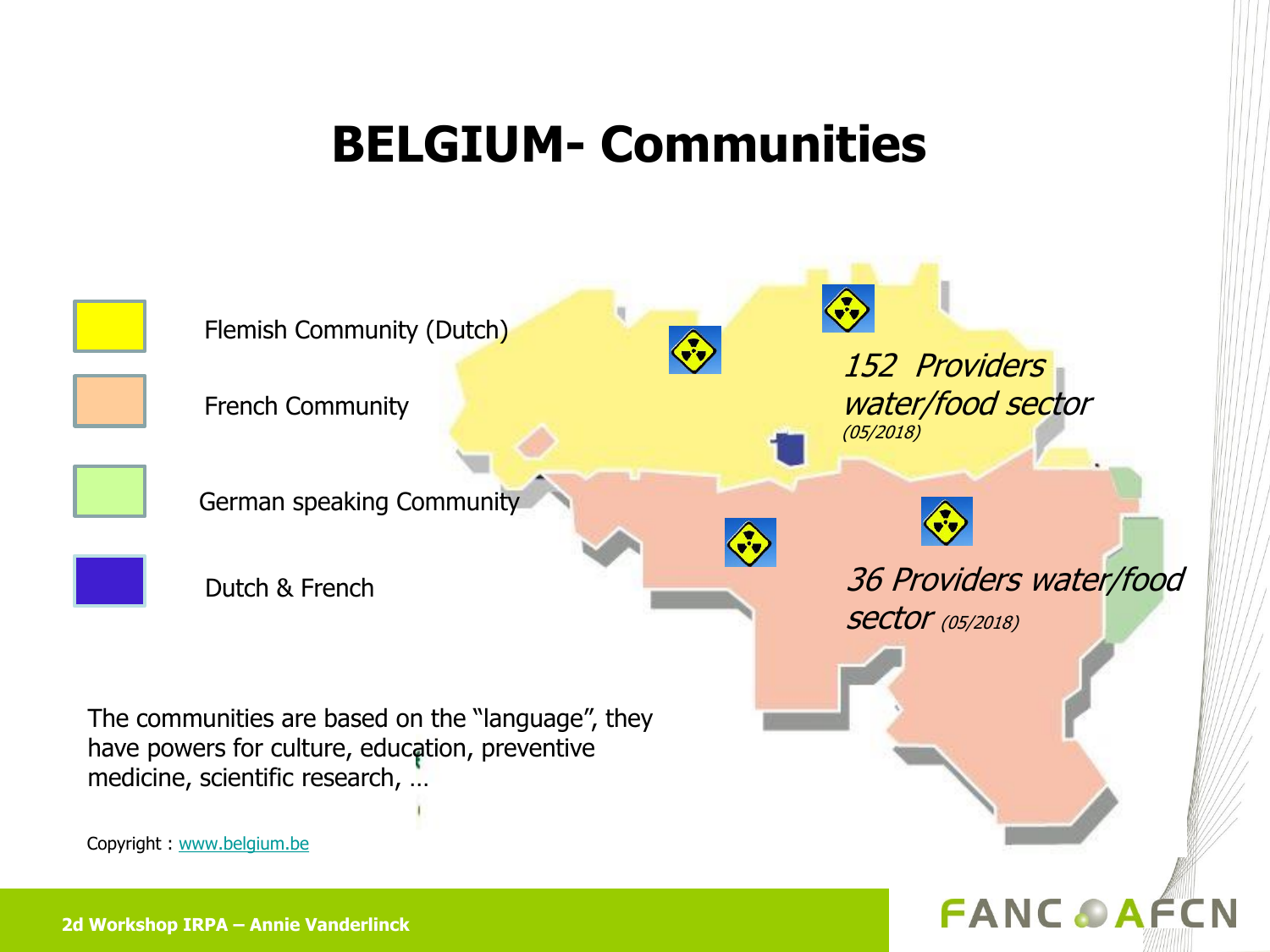

### **BELGIUM - Regions**

Flemish Region







#### Walloon Region

#### Brussels-Capital Region

Regions have power in fields that are connected with their region or territory ( agriculture, water policy, environment, nature conservation ... ) Copyright : [www.belgium.be](http://www.belgium.be/)

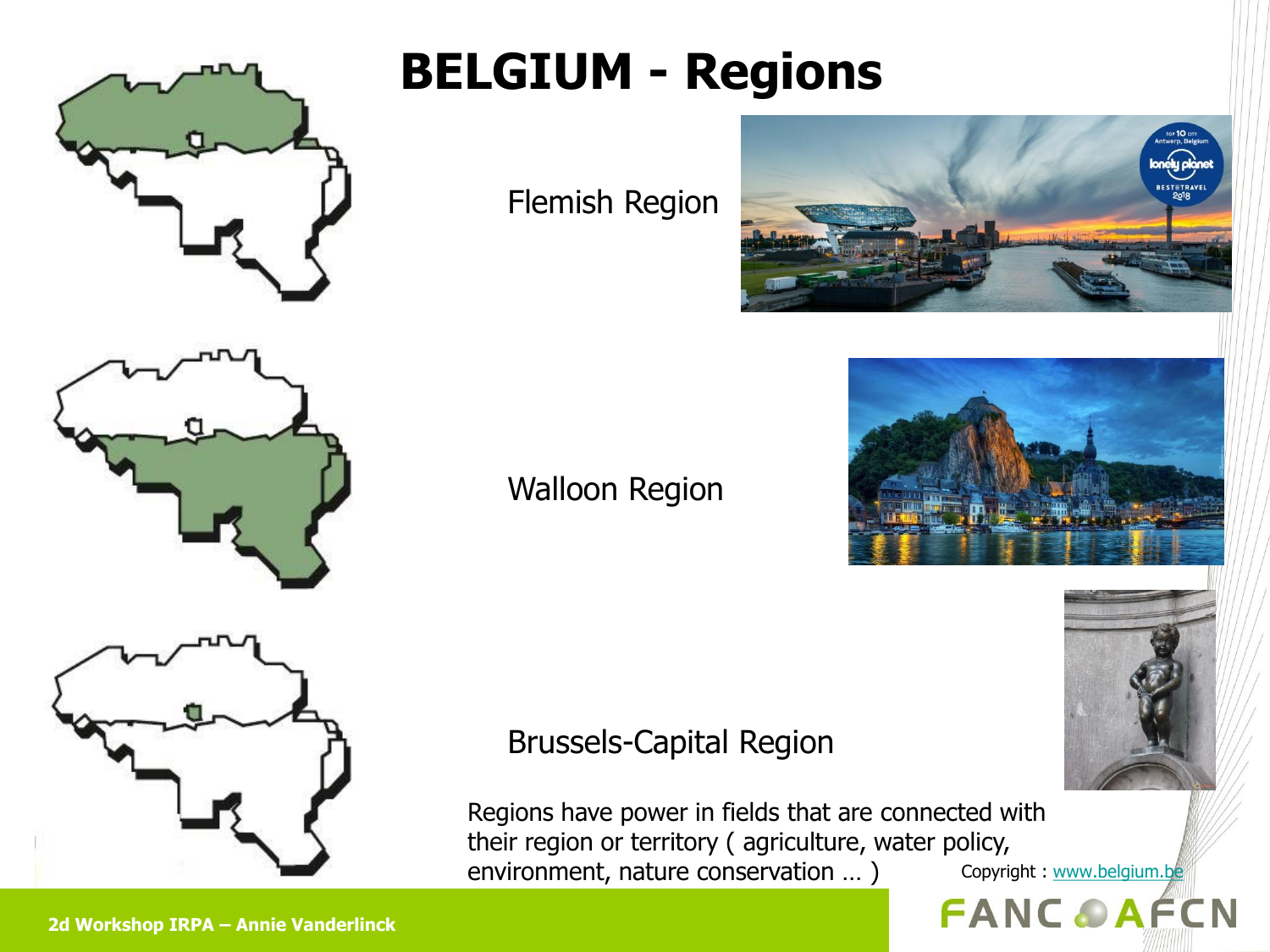### **Concentration of radon: natural source**



**FANC @AFCN**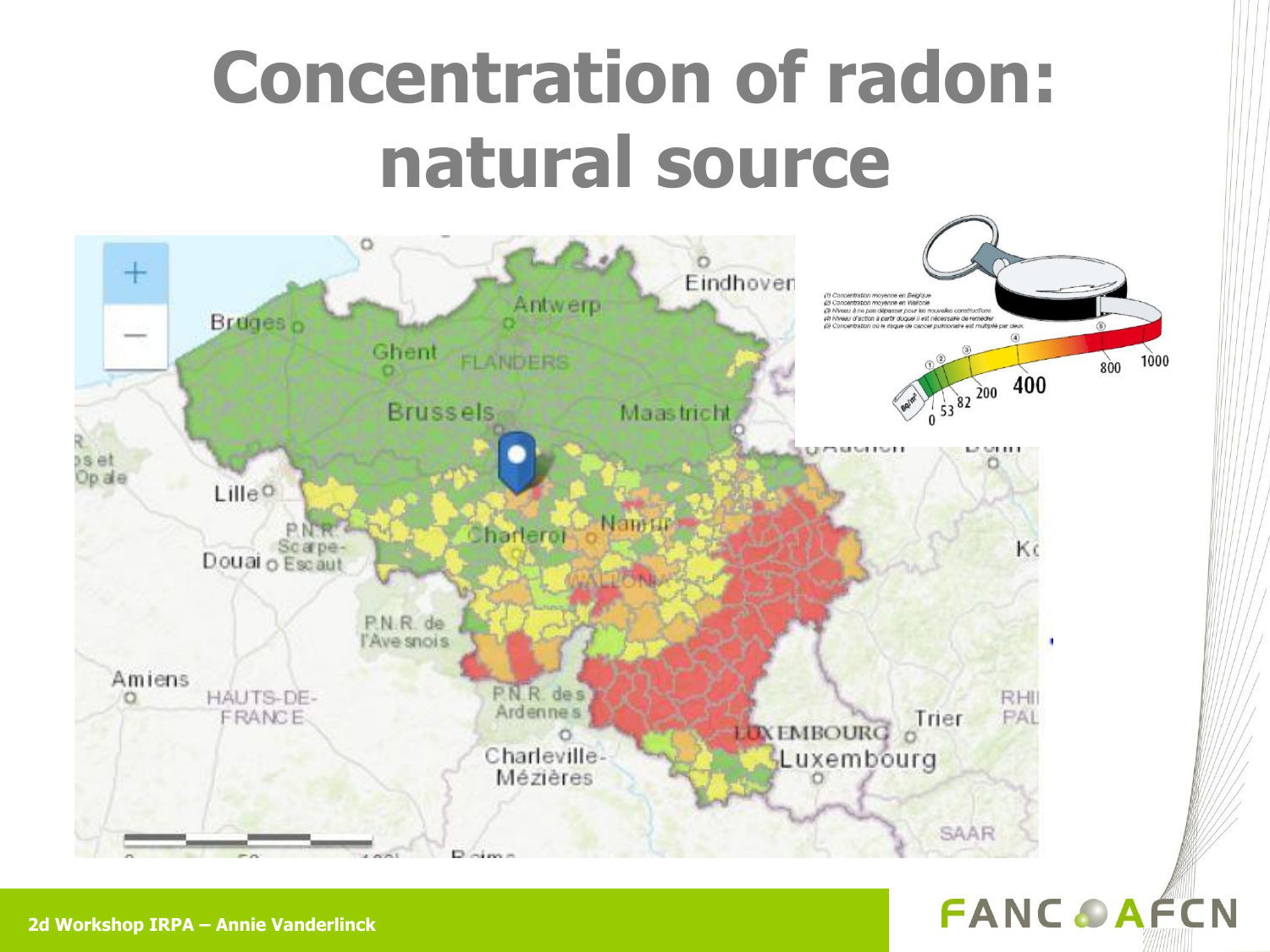

At the top level, we find the Federal State, the Communities and the Regions, all three of which are equal from the legal viewpoint. They are on an equal footing but have powers and responsibilities for different fields.

#### **FANC A AFCN**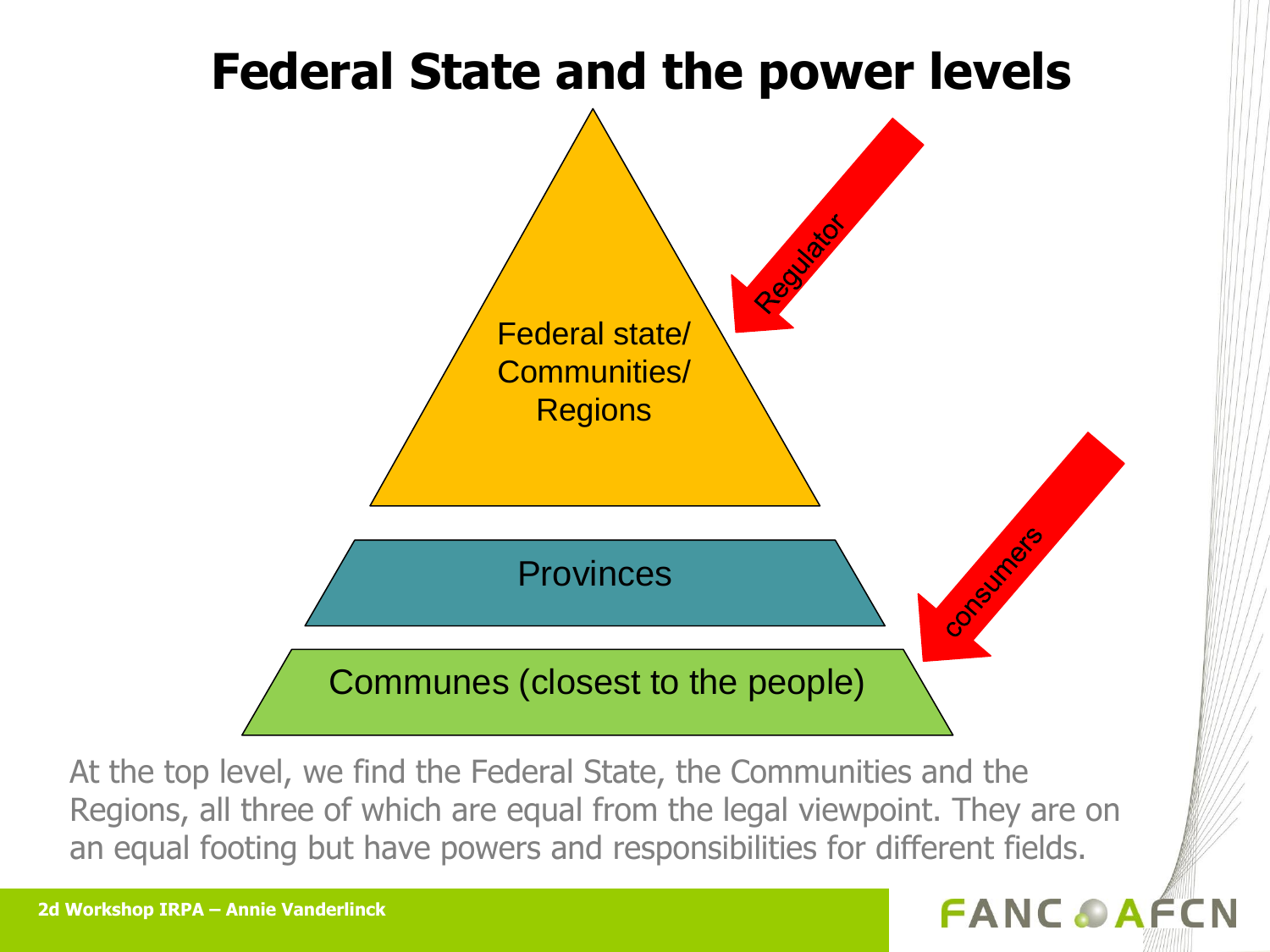# **Risk-management in DWD**

 $\rightarrow$ Risk can varying with different people's opinions and perception

### $\rightarrow$  Stakeholders in the process :

Having conflicting risk assessment method  $\rightarrow$  not helpfull when engaging the public in the process  $\rightarrow$  Holistic view of risks

### **Prudence in radioprotection**

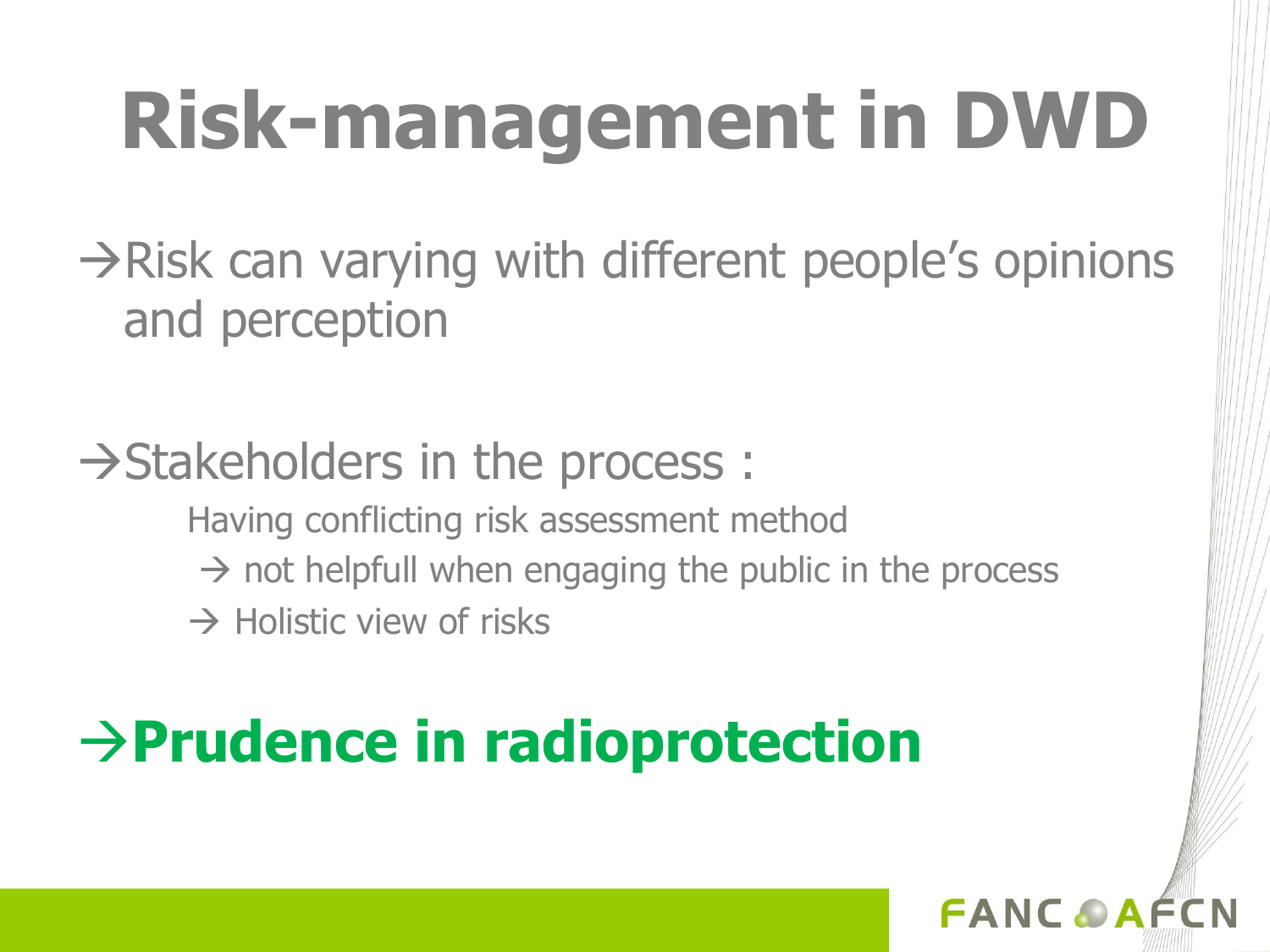# **Stakeholders**

- Legal contributors  $\rightarrow$  mandatory consultation process
- Authorities for public information
- Providers
	- Water
	- Food Industries
- Laboratories

(exposed workers, radiological impact on workers<<<)

**FANCOAF** 

• Public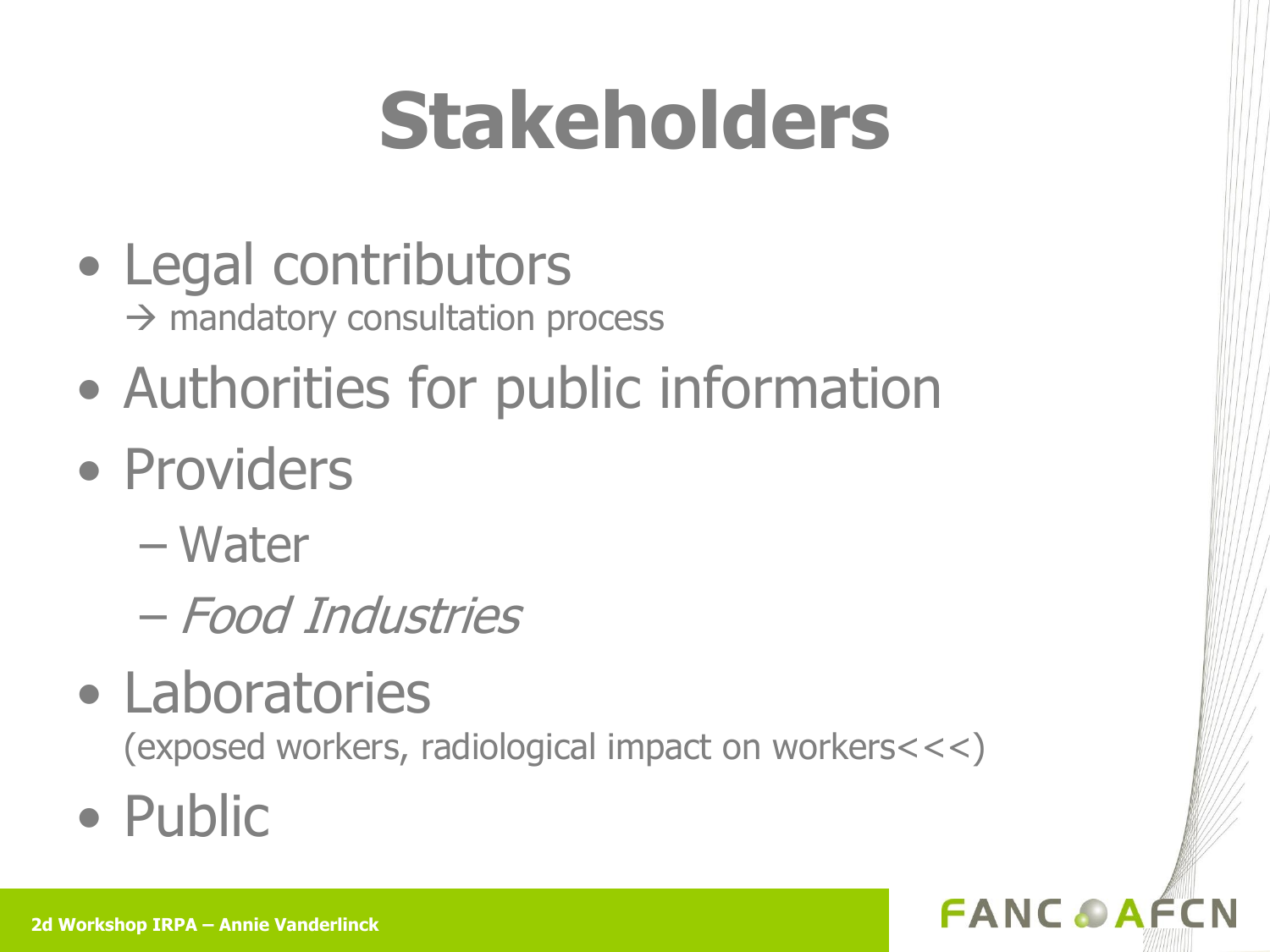# **Types of water**

- Ground water (GW)
- Surface water (SW)
- Mixed origin for water in Belgium (GW+SW)
- D, F, NL
- Food Sector : contact water, incorporation water (more restrictive DWD)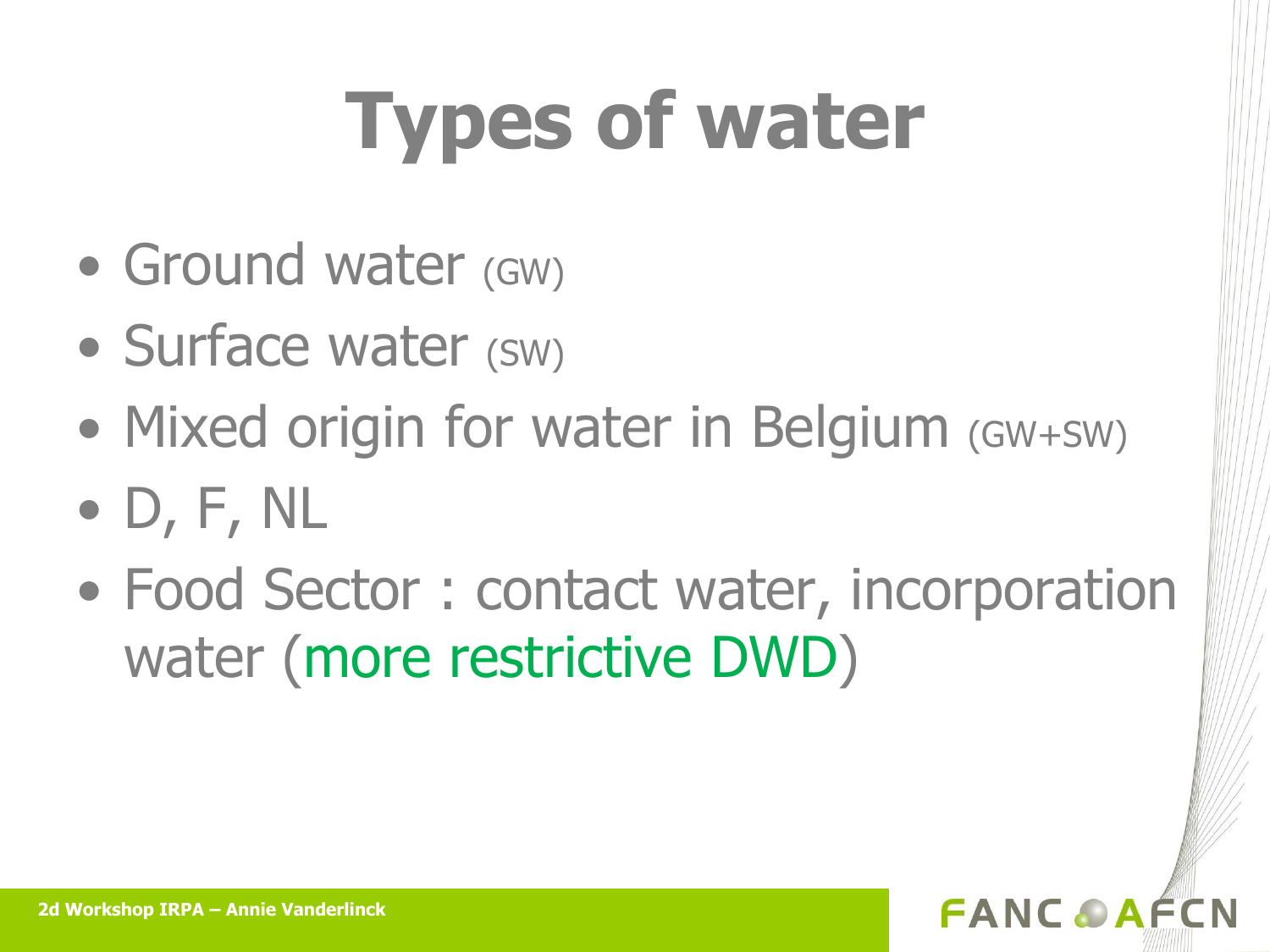# **Public perception**

#### • **Federal Agency for Nuclear Control (radioprotection) :**

- Types of water : SW, GW, IW, SW, GW
- Same concept : incorporation and contact water in food industry
- Exceeding parametric values
	- $\rightarrow$  1) remedial actions for providers
		- 2) dose assessment
		- 3) If continuing exceeding parametric values  $\rightarrow$  Undrinkable

Potable water

- **Federal Agency for the Safety of Food Chain :** 
	- Types of water : SW, GW, bottle water, Food industry,…
	- Same concept : incorporation and contact water in food industry
	- Exceeding parametric values  $\rightarrow$  Undrinkable

#### can be misinterpreted  $\rightarrow$  loss of public confidence

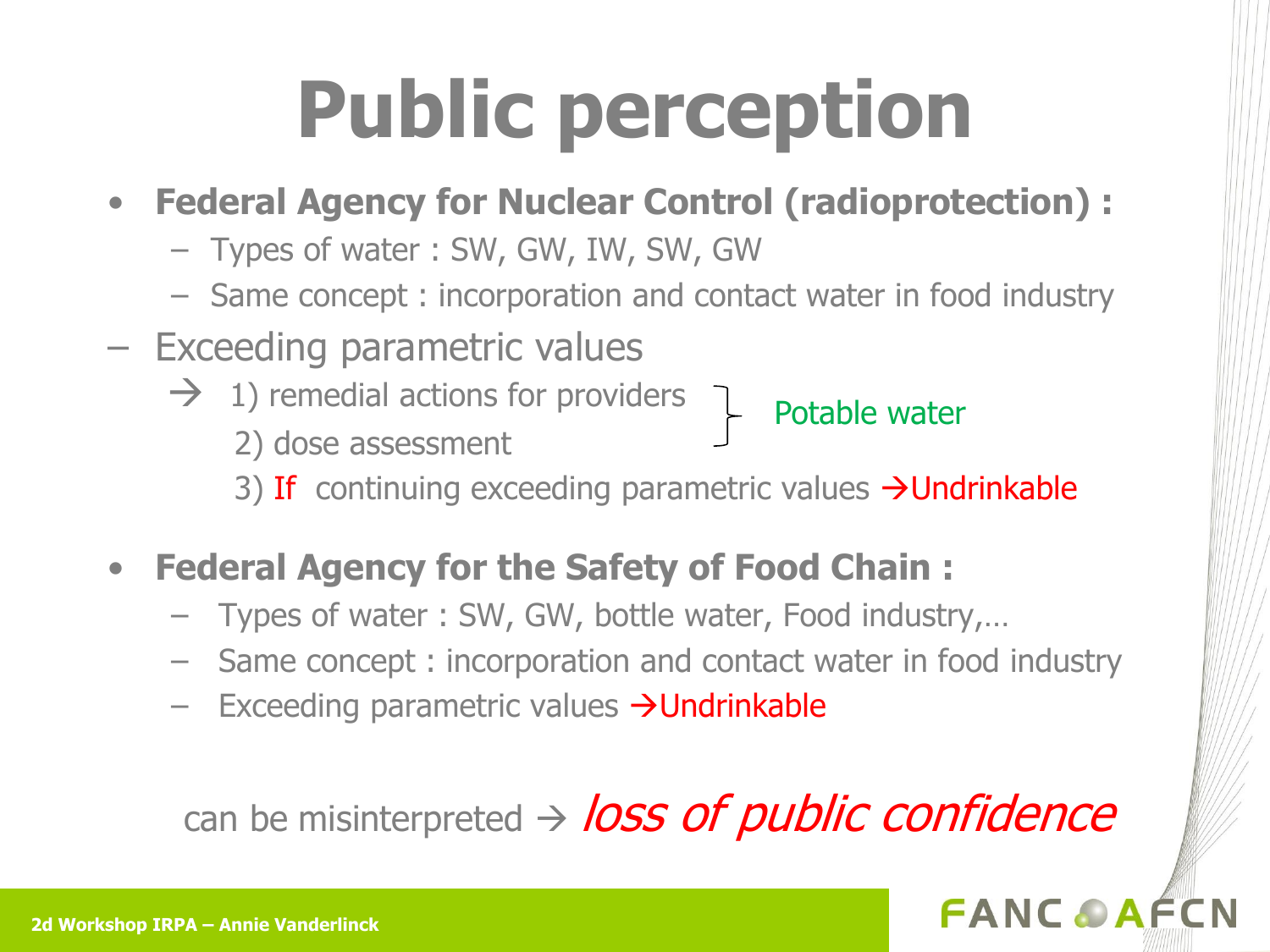### **2. Prevent doses**

### **What is reasonable ?**



**2d Workshop IRPA – Annie Vanderlinck**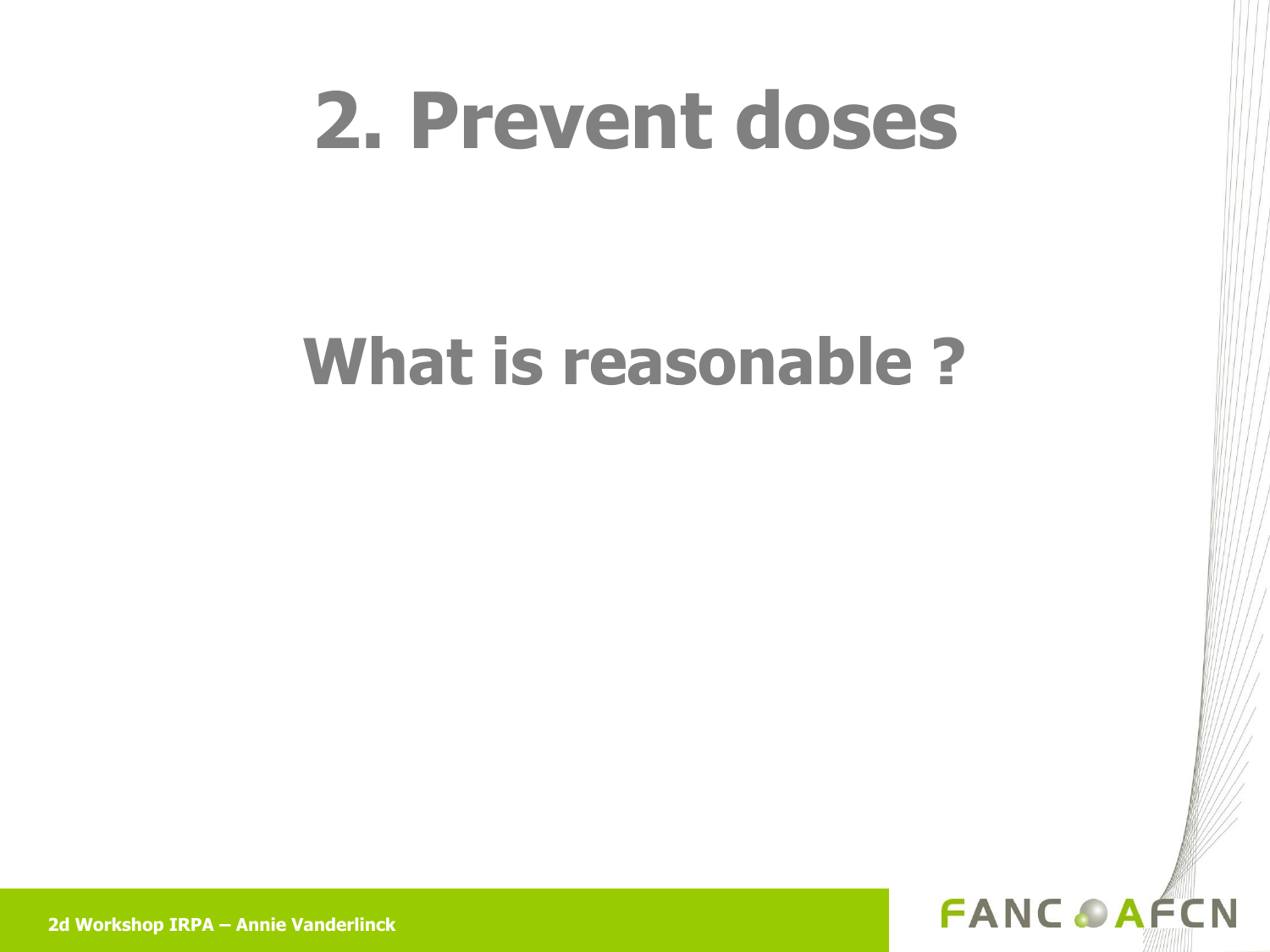### **Estimation of confidence level in FANC**

- 2014 Survey : SCK Mol, Media barometer
- 2016- Survey: Mediascore impact The Cube Monitoring from 01/2015 to 31/12/2015
- 2017 Survey: FANC's Dept communication

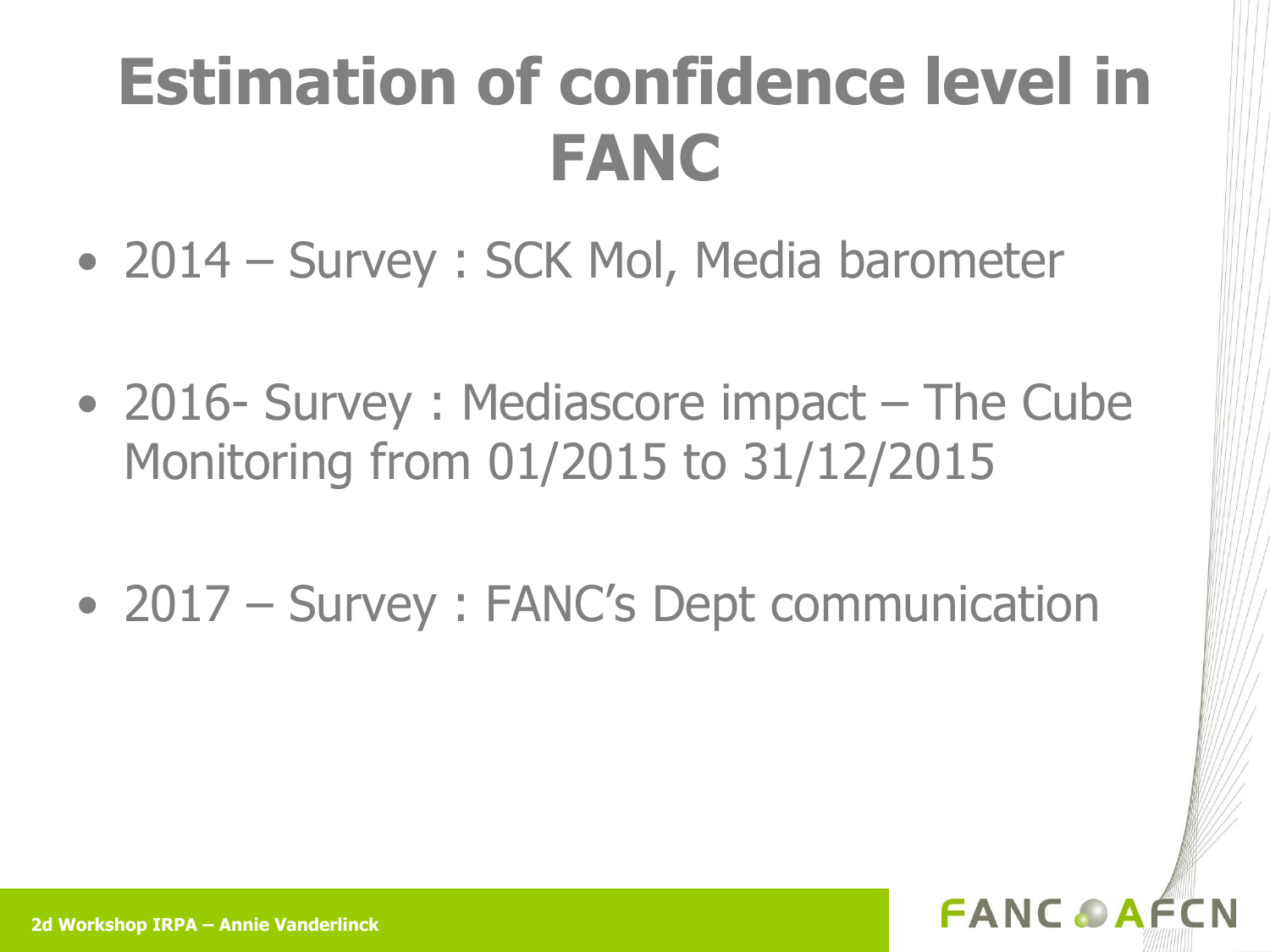#### **Visibilité globale <sup>15</sup>**



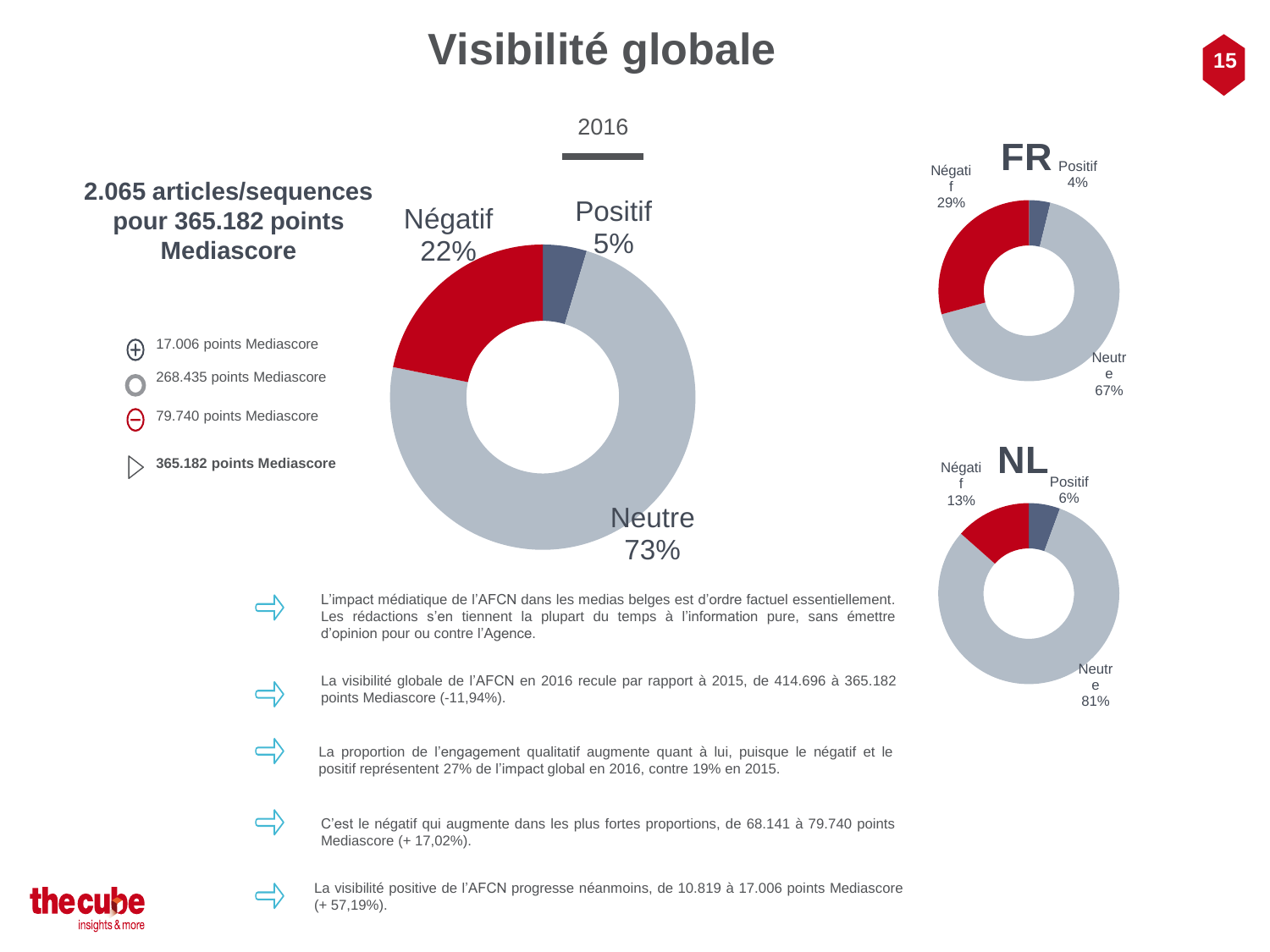### Visibilité par groupes de sujets



2016

Le groupe de suiets Etablissements nucléaires de base récolte 42% de l'impact total en temes de points Mediascore. 49% en temes de nombre d'articles/Séquences:

- Si le groupe de sujet Corporate est moins visible (23% en termes) de points Mediascore, 16% en termes de nombre d'articles), en revanche il est nettement plus négatif que n'importe quel autre groupe de sujet au cours de la période étudiée (audit interne);
	- Le troisième groupe de sujets, Sécurité nucléaire représente 14% de l'impact en points Mediascore, 15% en nombre d'artides/sequences.

L'engagement qualitative est essentiellement négatif.

- Le quatrième groupe de sujets, Surveillance radiologique du territoire (10% en points Mediascore, 12% en nombre d'artides) est le plus positif pour l'AFCN, avec Protection de la santé:
- De manière générale, les "petits" groupes de sujets sont plus visible en 2016 qu'auparavant.



**FANC OAFCN** 

21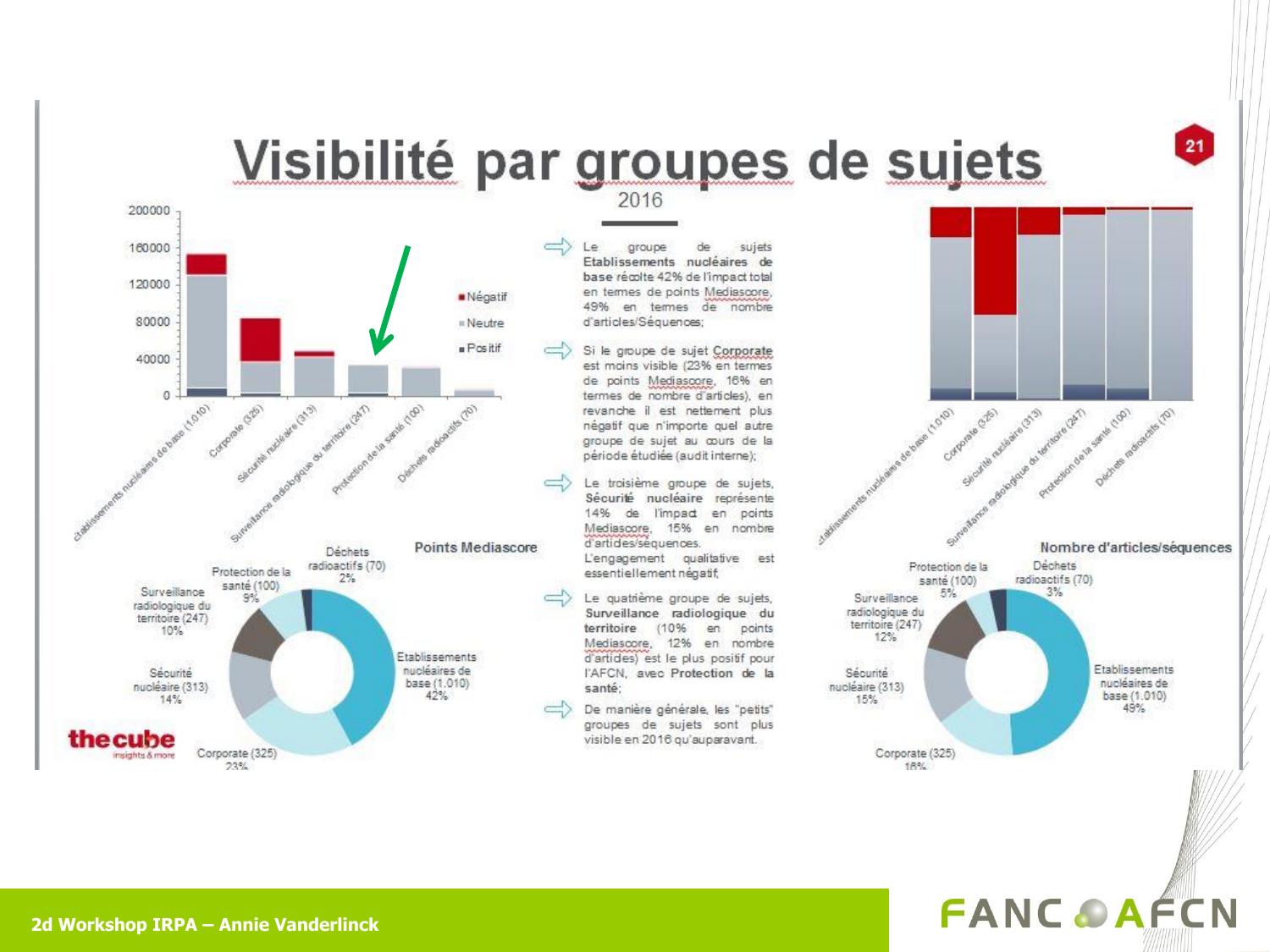### **1st semester 2017**

#### Media's Repartition



**Midi du Personnel - Personeelsmiddag | 26/06/2017**

| 1.<br>2.<br>3.<br>4.<br>5. | <b>L'Avenir</b><br>De Standaard<br><b>La Dernière Heure</b><br>La Meuse<br>De Tijd |  |
|----------------------------|------------------------------------------------------------------------------------|--|
| 1.<br>2.<br>4.<br>5.       | <b>VTM</b><br><b>VRT Eén</b><br>3. TV Oost<br><b>La Une</b><br><b>RTL TVI</b>      |  |
| 1.<br>2.<br>5.             | La Première<br>Vivacité<br>3. VRT Radio 2<br>4. VRT Radio 1<br><b>Bel RTL</b>      |  |

#### **FANC OAFCN**

**2d Workshop IRPA – Annie Vanderlinck**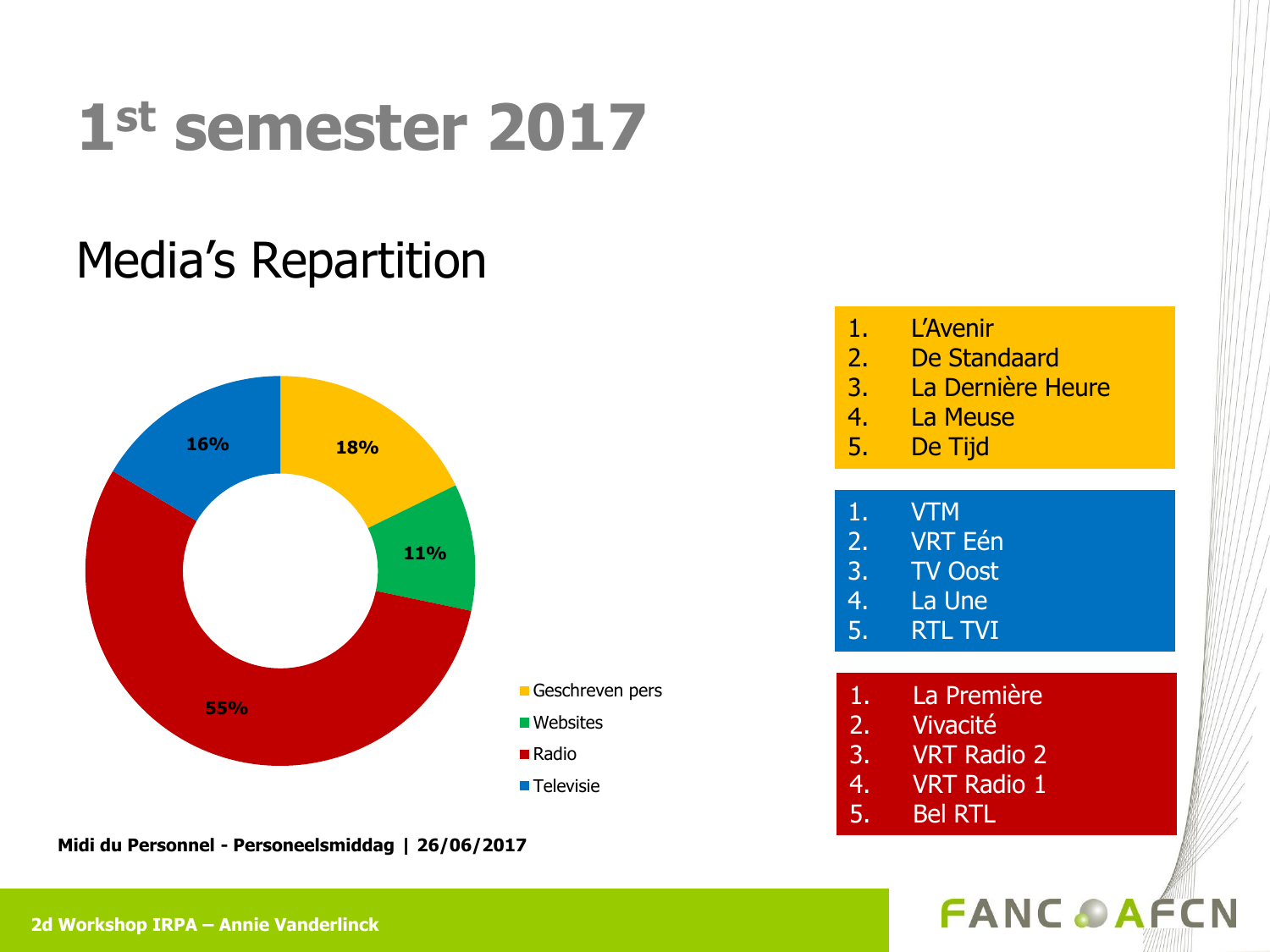### **1st semester 2017**

#### Evolutie van het aantal artikels/reportages



**FANC OAFCN** 

**Midi du Personnel - Personeelsmiddag | 26/06/2017**

#### **2d Workshop IRPA – Annie Vanderlinck**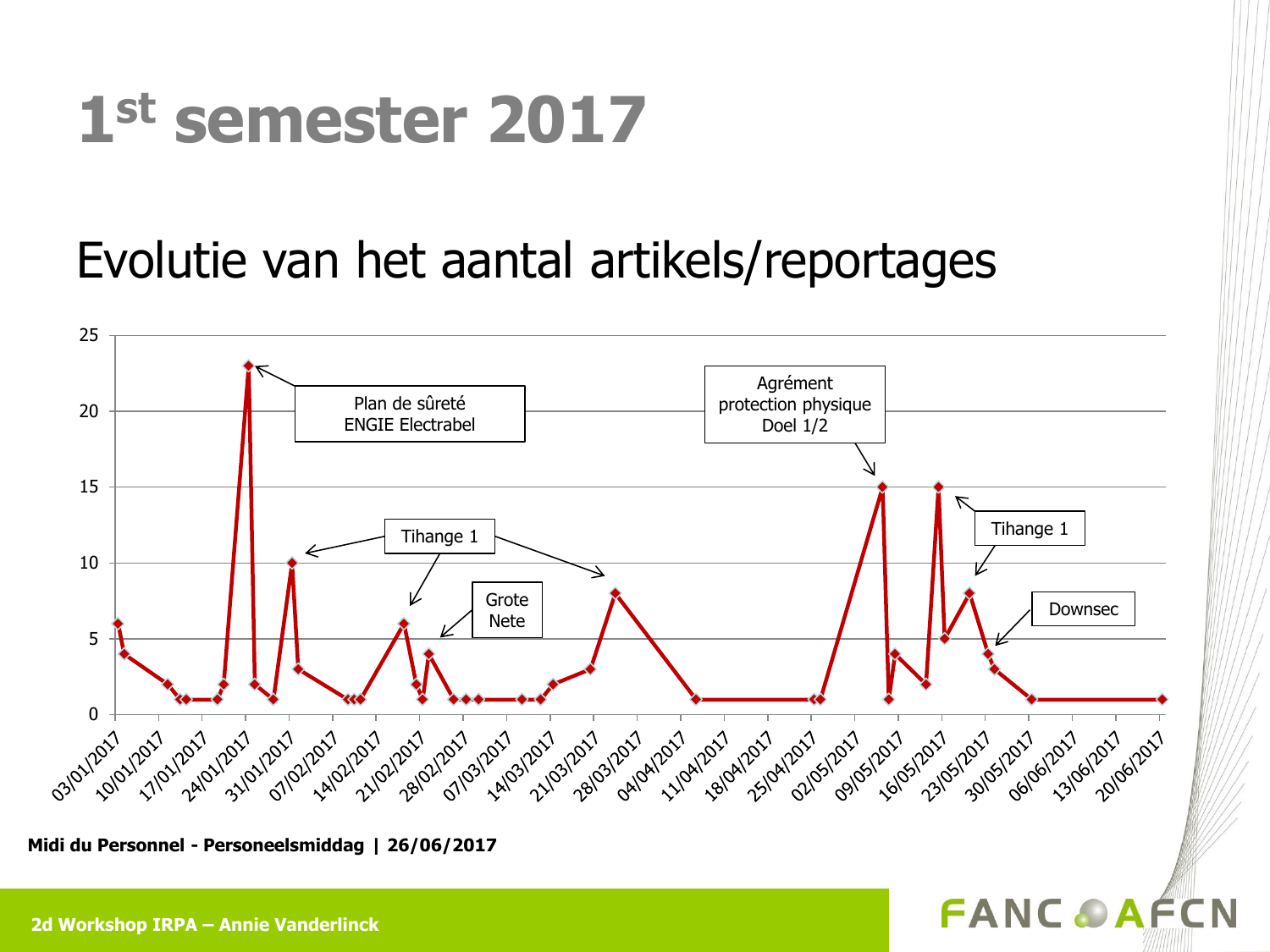# **Risk-Management**

- Risk-management is focused on non-radiological hazards
- Radiological risk is rarely dominant
	- Public's information
	- Federal Agency for the Safety of Food Chain: 35 communications in July 2018 ( $\neq$  DWD)
	- Federal Agency for Nuclear Control : 3 INES in June 2018 4 communications in July 2018 ( $\neq$  DWD)

 $\rightarrow$  What is the influence of (wrong ?) public perception in the "reasonable" criteria?

#### **Prudence in radioprotection = Reasonable**

#### **FANCAAF**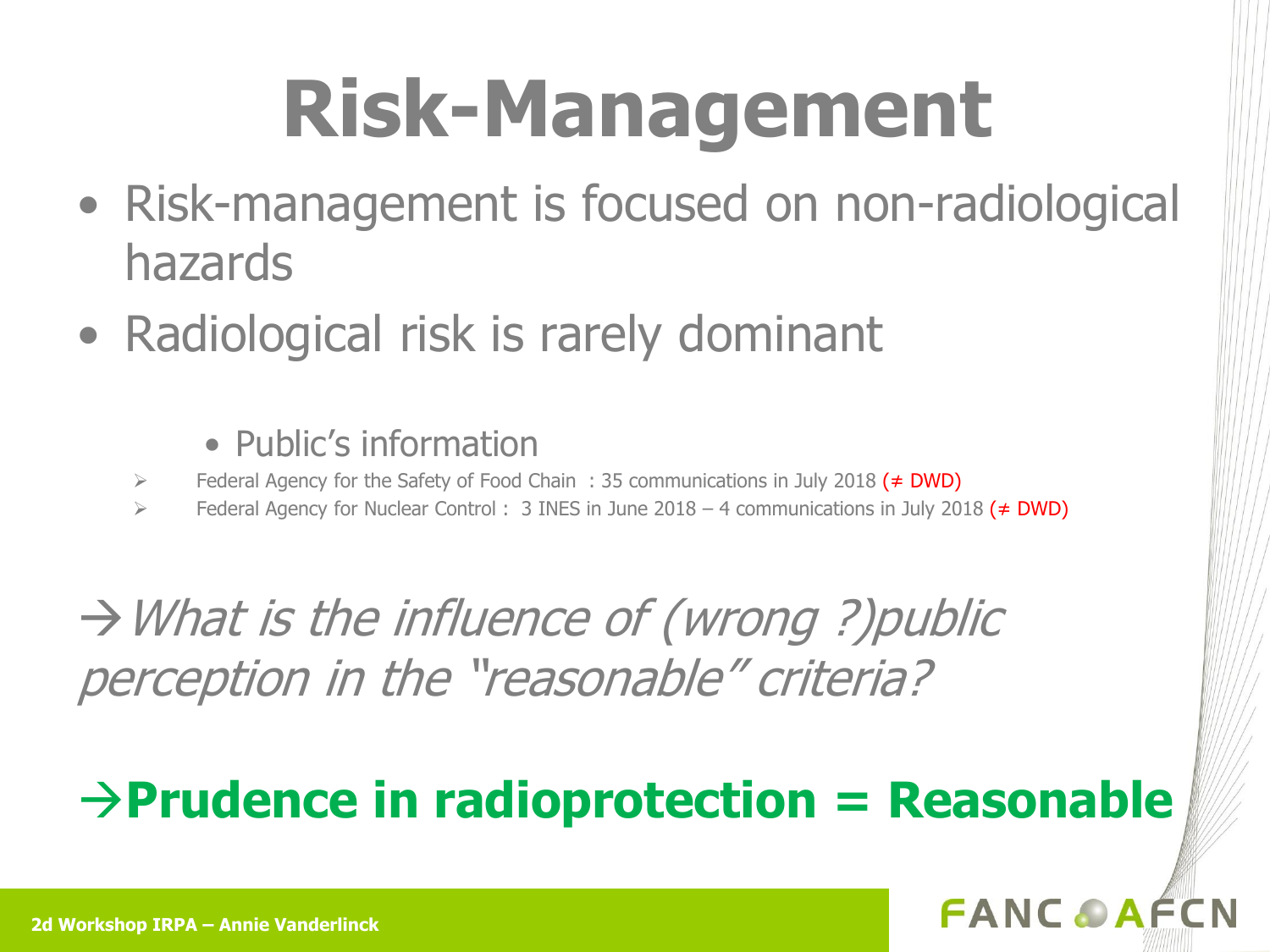### **2. Prevent doses**

### **What is reasonable ?** Economical aspects



**2d Workshop IRPA – Annie Vanderlinck**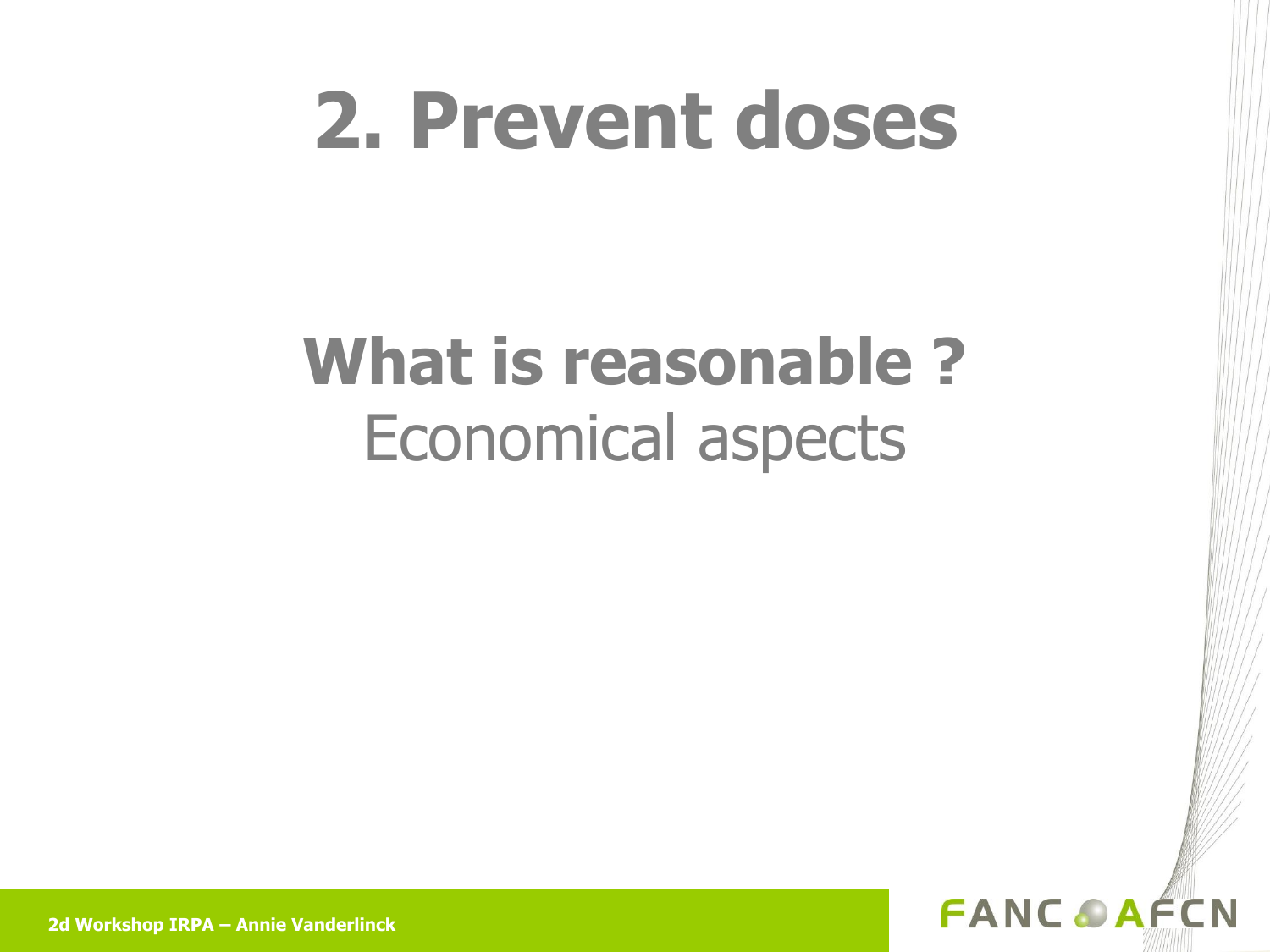## **Prudence in RP : all and for everybody**

• Superior Health Council :

asked to consider the Total Indicative Dose for children and adult  $\rightarrow$  well known variability with age (ICRP60-1991)

• Economical and political considerations of the Parliament  $\rightarrow$  NO

• FANC

 $\rightarrow$  Radiological assessment if non-conformities (case by case)

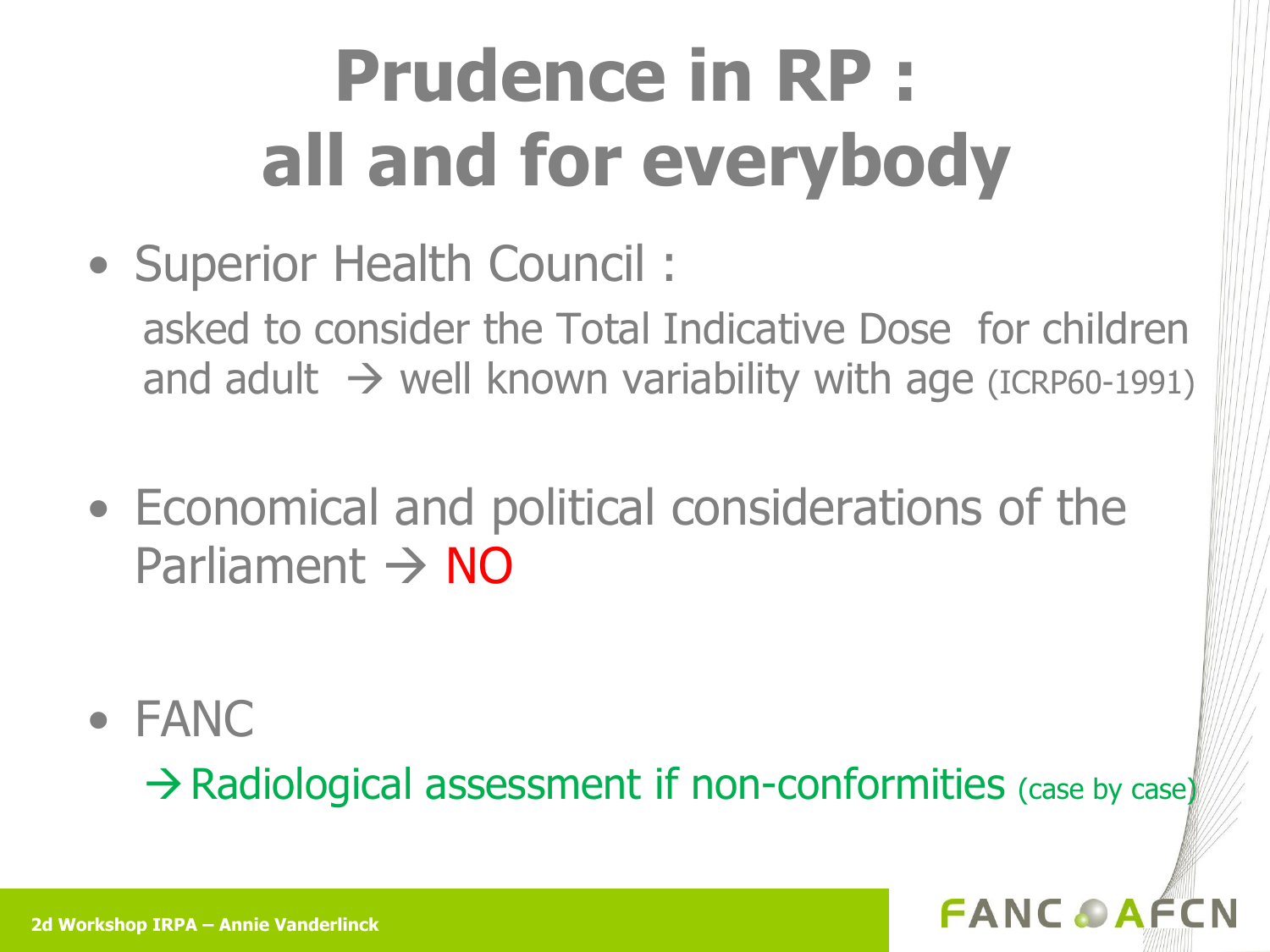### **Prudence in RP : all and for everybody**

- Estimation of the financial cost after 2 years of measurment:  $0.01$  cent/m<sup>3</sup>  $\rightarrow$  level of consumer
- $\rightarrow$  Financial cost for the providers: from 10.000 € to 100.000 € Polluter pays ???

Difference between providers **not acceptable**  (belgian constitution)  $\rightarrow$  Appeal from some providers Legal uncertainty

**FANCOAF**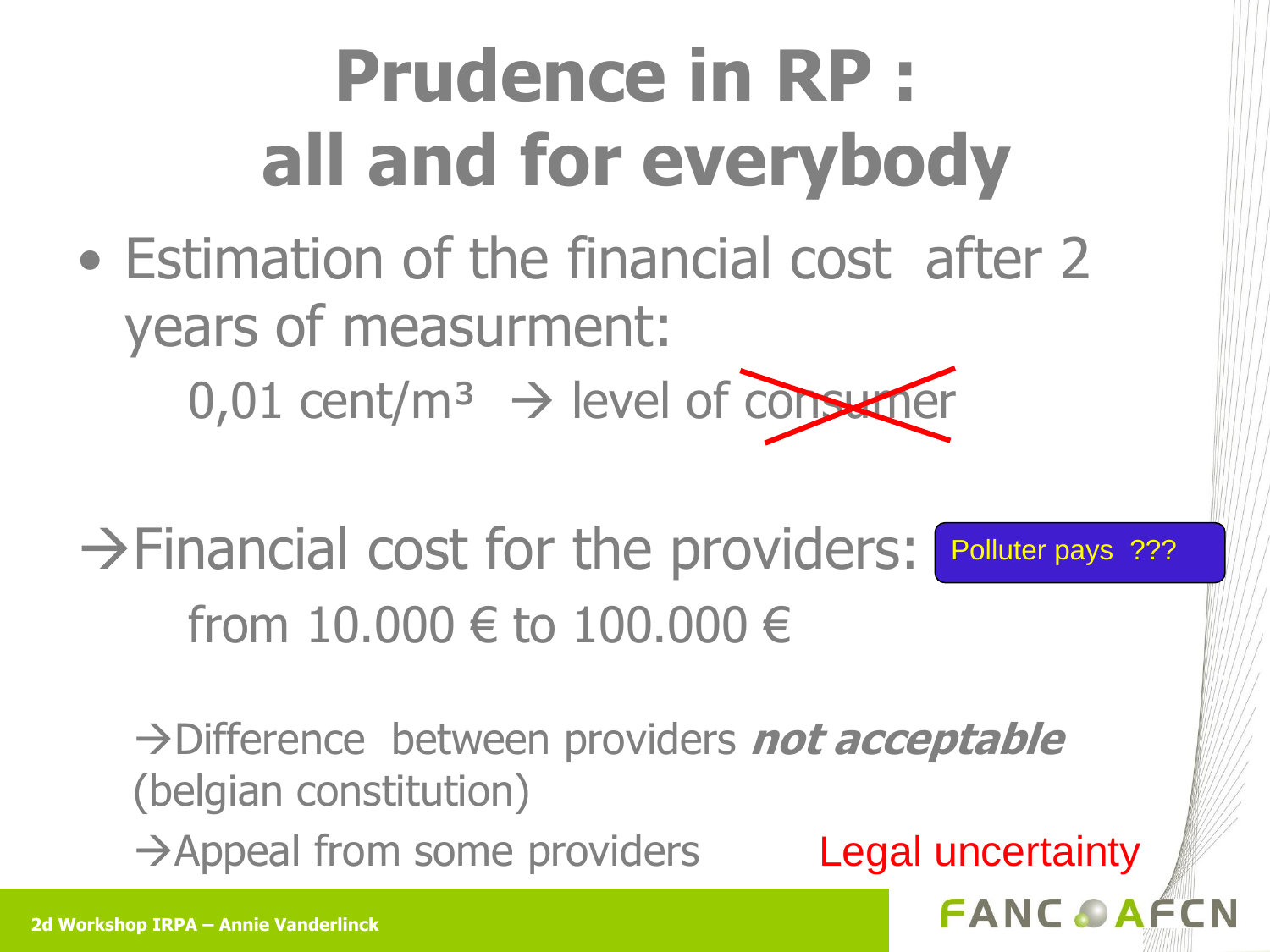# **3. Outcomes** (2015)

- Total Indicative Dose : 0,1mSv was set as a prudent level. Legal compliance
- Typical personal dose  $\sim$  2,5 mSv/y for everyone from natural background

- No unnecessary risk Prudence
- Equity in the distribution of public's exposures

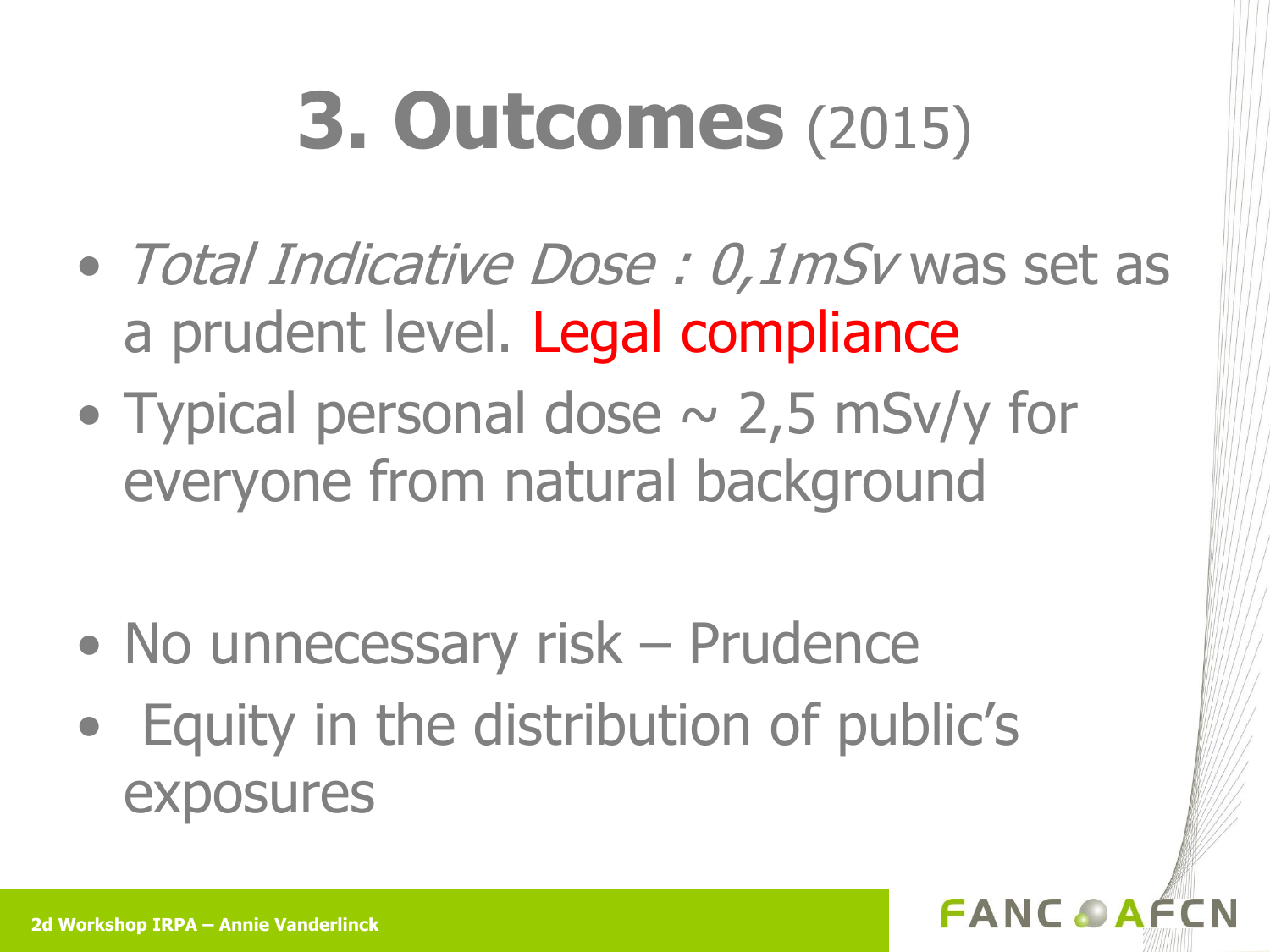### **3. Outcomes**

- No capacity to intervene on the source
- If the parametric values are and stay exceeding, a dose impact study is required
- Fanc is providing advice on radiological aspects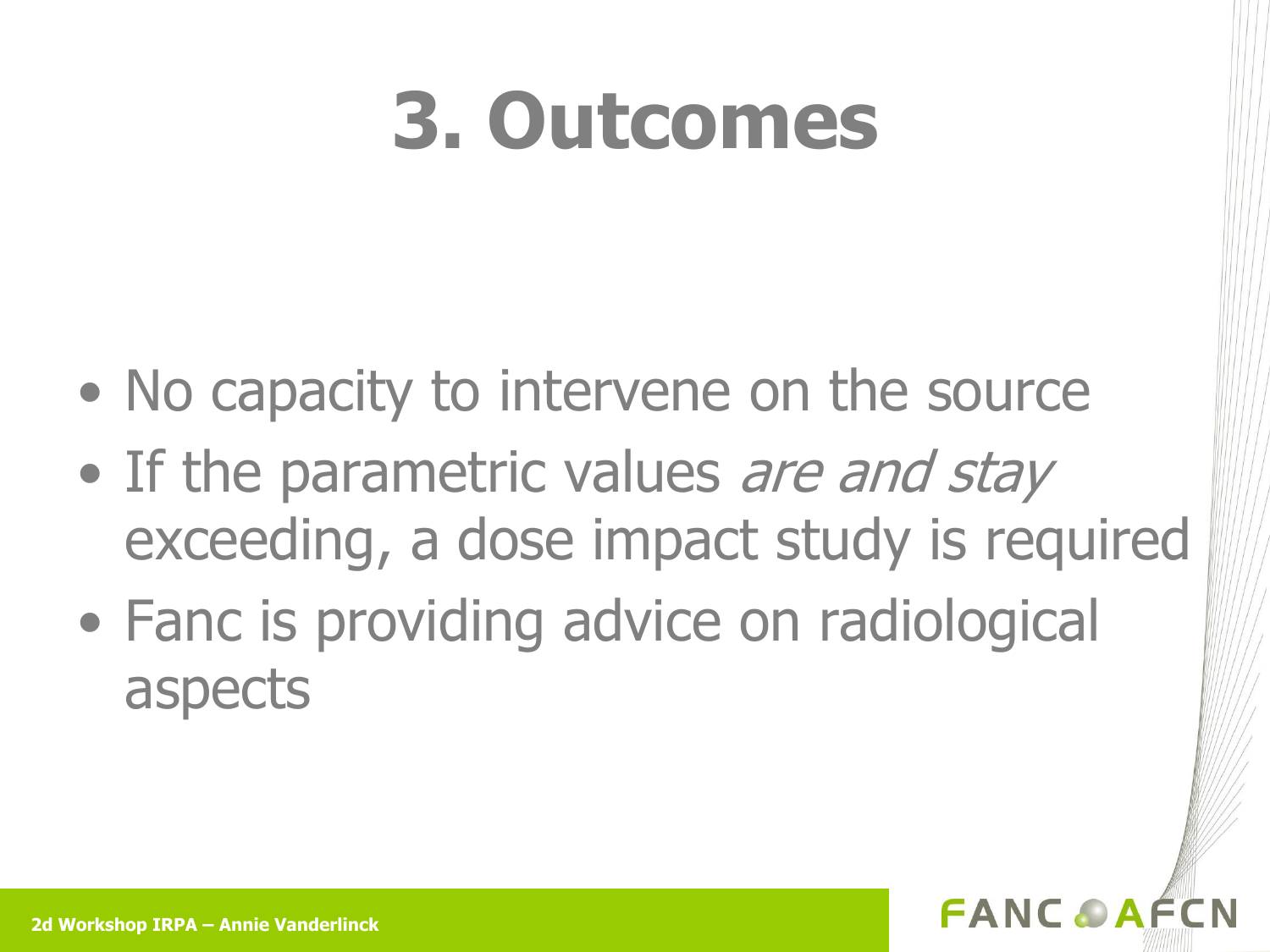### **3. Outcomes** (06/2018)

- 152 providers from Flemish Region
- 36 providers from Walloon Region
	- Providers with vol< 100 m³
	- Providers with more than 300 points of controle

 $\rightarrow$  2 cases of exceeding parametrics values Ra 226 – (GW)

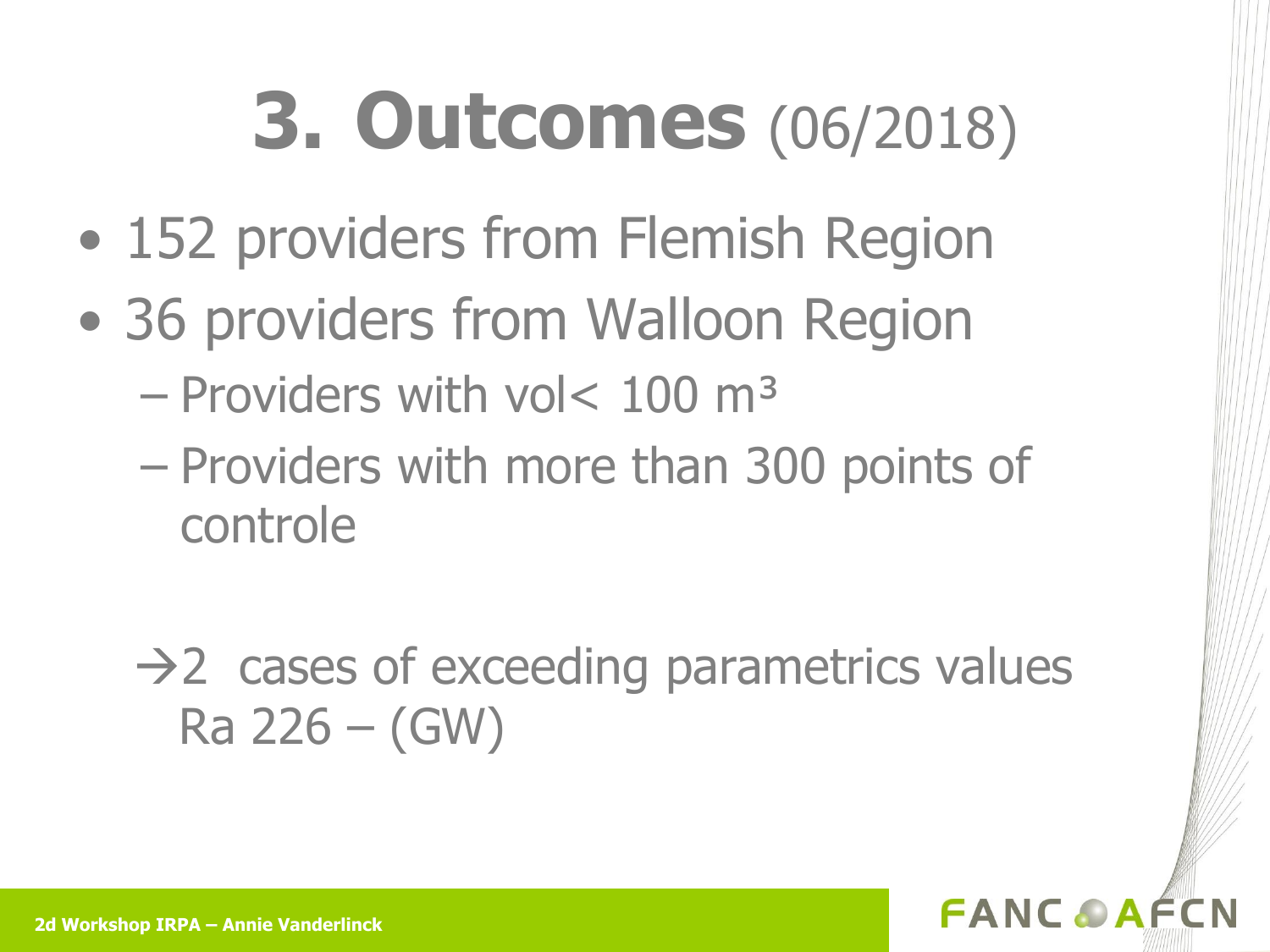# **Experience gained**

- No exposed workers
- Acceptable level of risk
- Increasing of collective dose for public <<<<<
- Health detriment ? No evaluation tool
- Communication to the public:
	- Evaluation of level of confidence at FANC
	- No systematic demonstration of compliance in DW (annual reports, web)
- Prudence in RP too expensive and dependent for the providers (legal uncertainties)

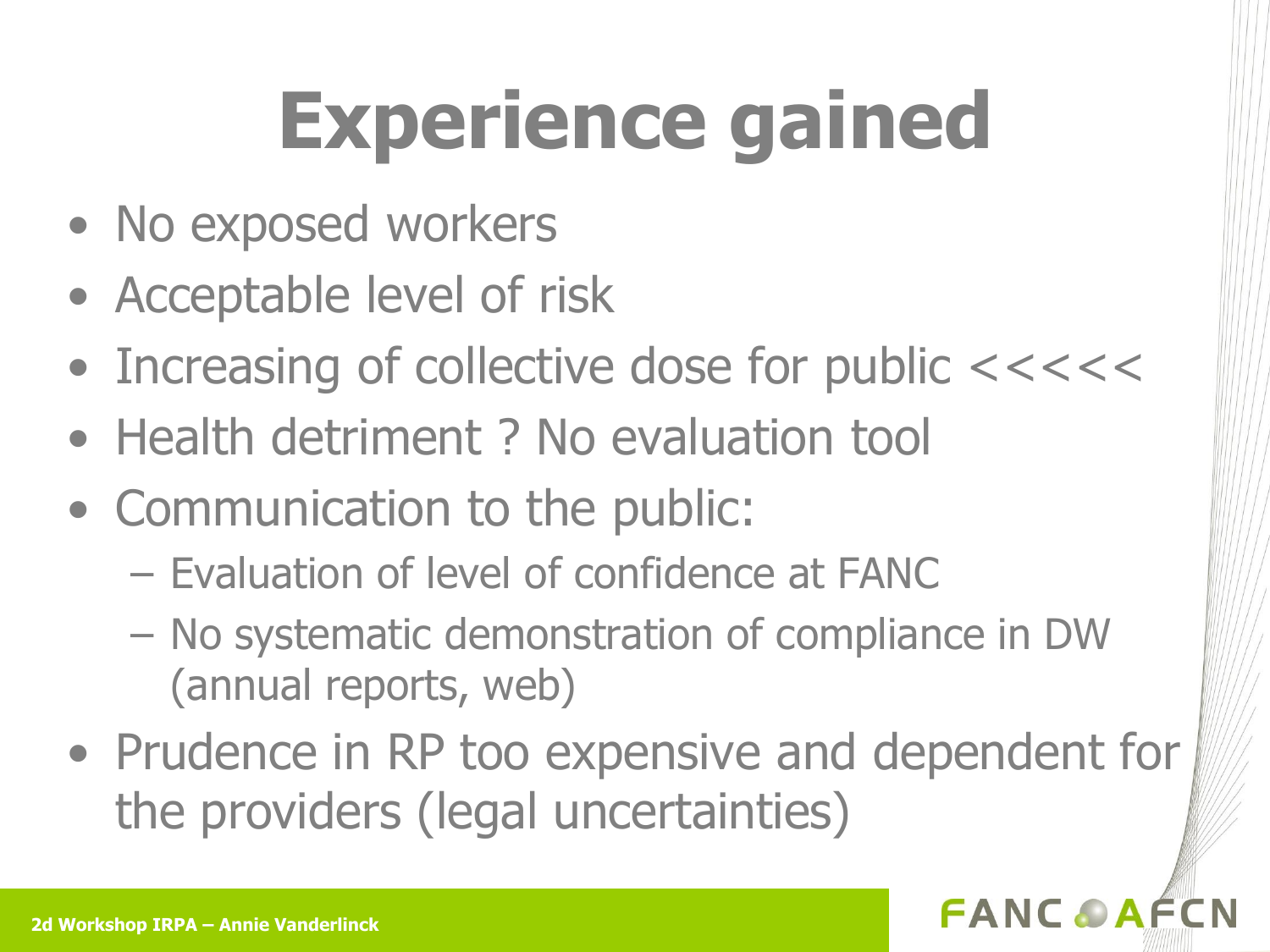### **Issues to be adressed**

- Solve the legal uncertainties  $\rightarrow$  Member State
- Consider the economical aspect for providers  $\rightarrow$  the plaintiff contribute to the risk assessment
- Revision of the decision tree to decrease the number of control

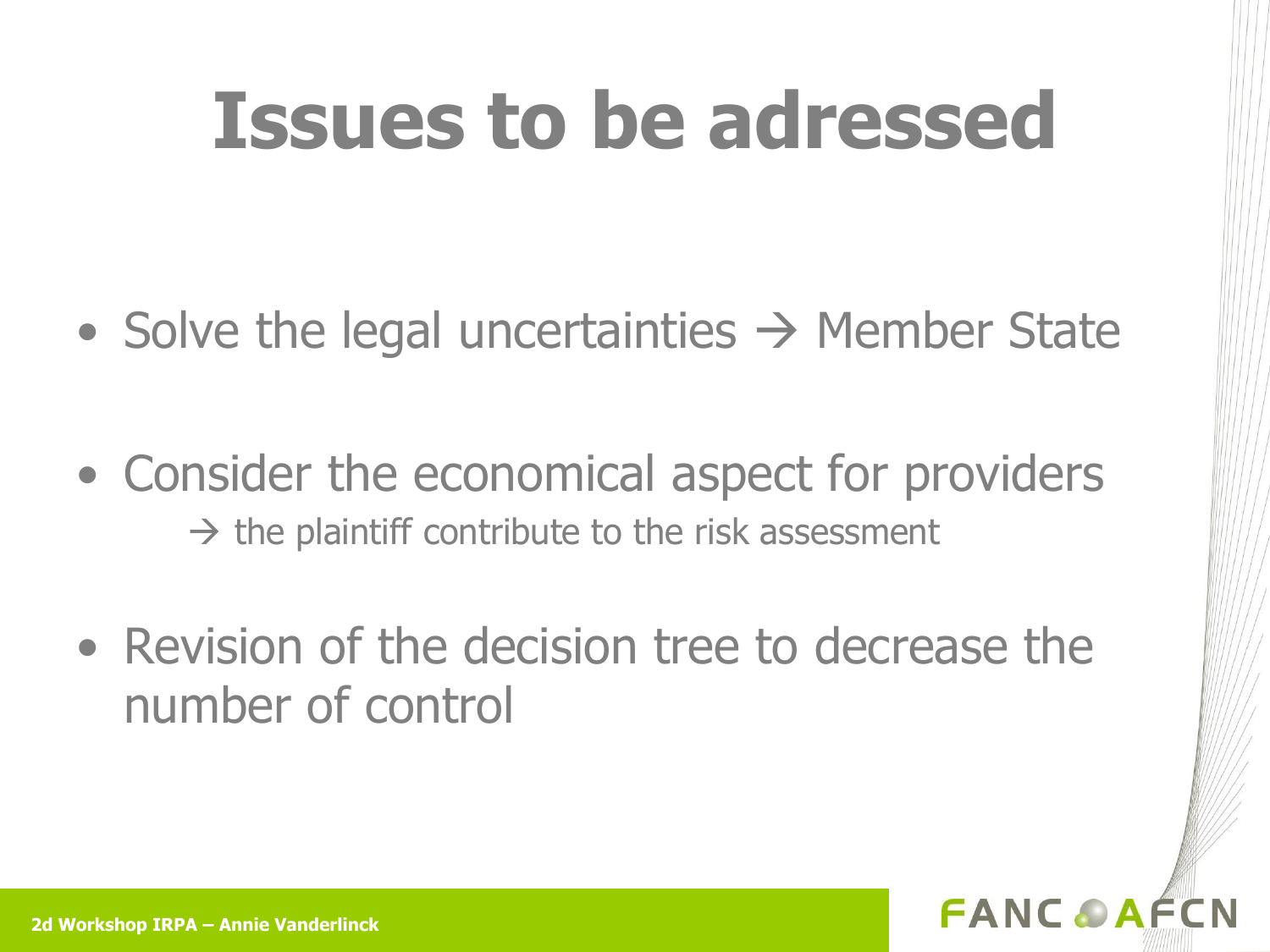### **Revision of system of radioprotection**

• Exchanges FANC and laboratories: Frequency of control

| <b>Nature of risk</b>                      | <b>Criteria for frequency</b>                          |
|--------------------------------------------|--------------------------------------------------------|
| Min                                        | 1                                                      |
| Radon risk                                 | $+0,25$                                                |
| Nuclear Power plan                         | $+0,25$                                                |
| Risk (local circumstances,<br>$Pb, \ldots$ | $+0,25$                                                |
| H <sup>3</sup>                             | After geological analysis<br>and no $NPP$ – no control |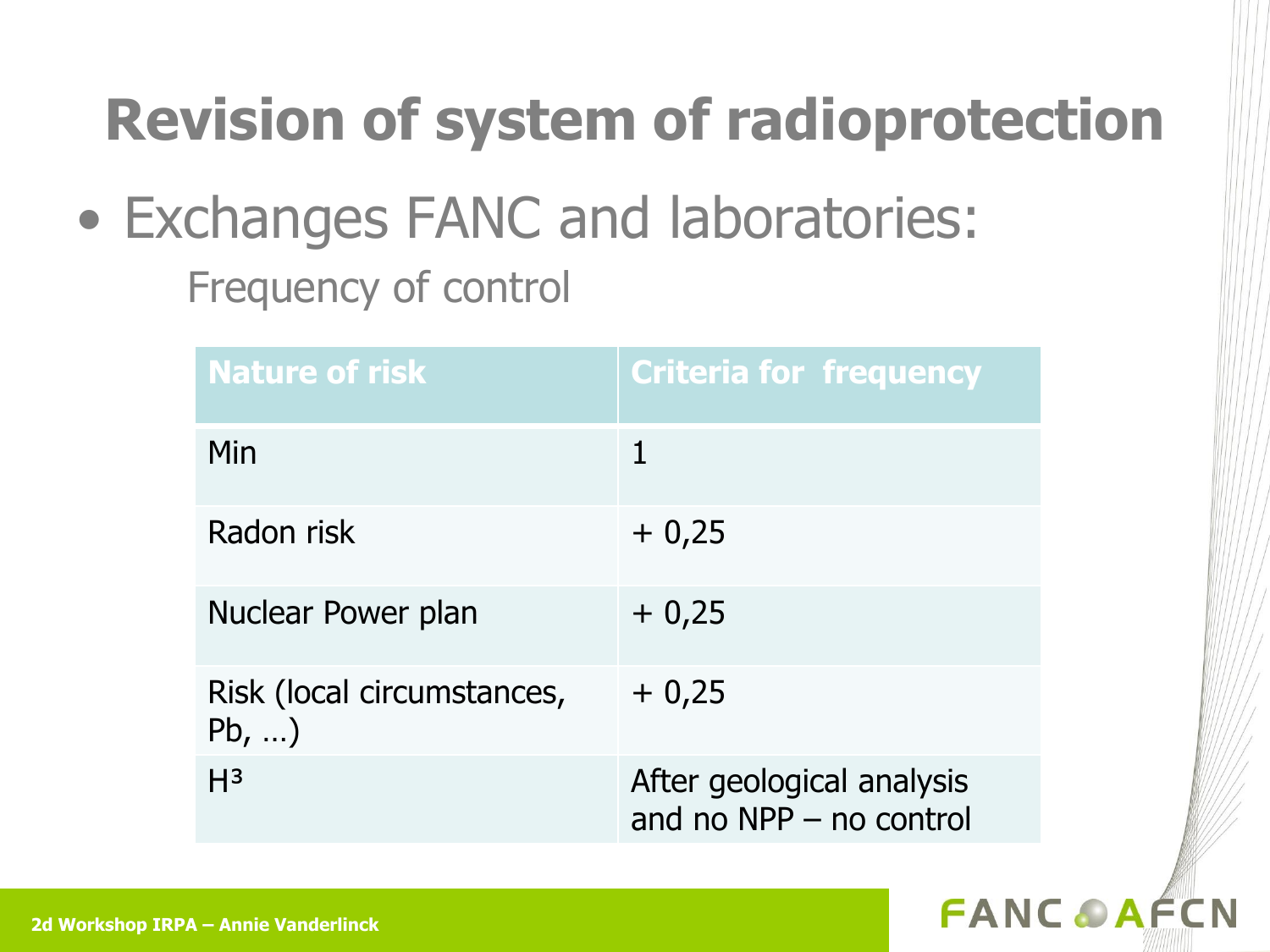## **Revision of control frequency**

• Approach on the existing framework at regional level

 $\rightarrow$  systematic collaboration between authorithies

• Approach on the existing framework at food industry control

(radiological risk integrated in the other risks)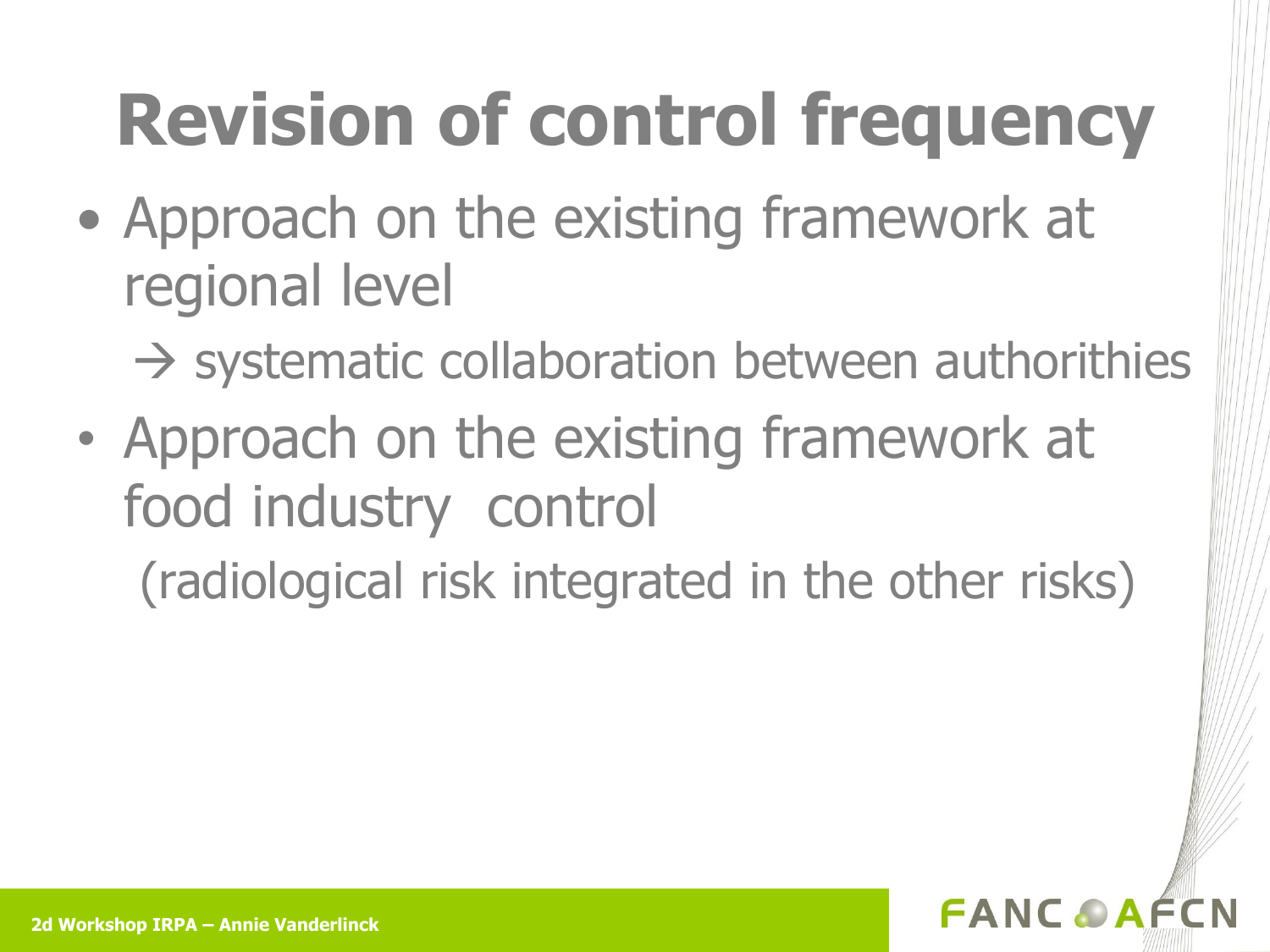# **Conclusions**

• Prudence

In practice, prudence merges into conservatism

As RP professionals we have accepted 'conservatism' too bindly

• It is important to think consciously about 'how much' conservatism is appropriate